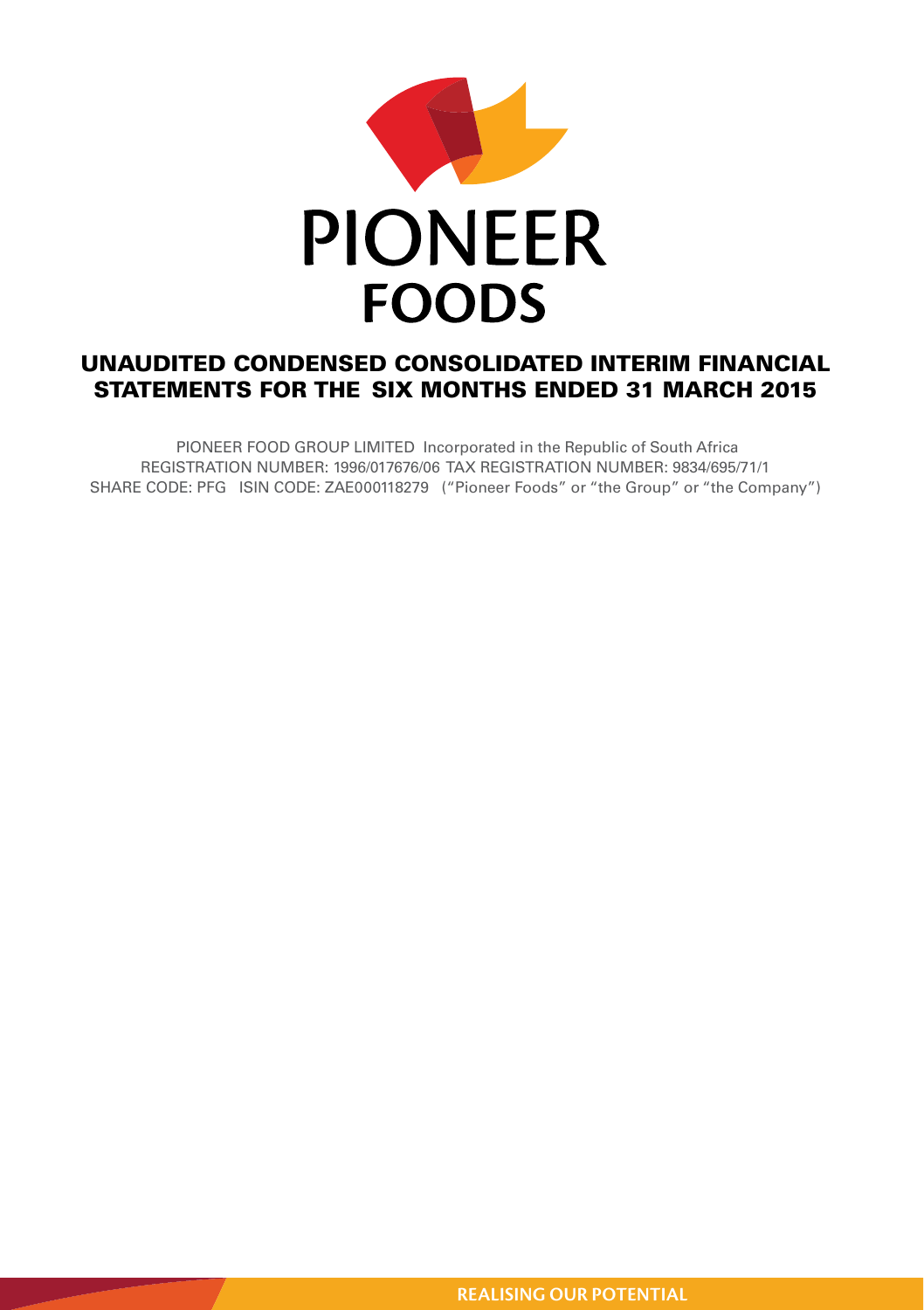

## **UNAUDITED CONDENSED CONSOLIDATED INTERIM FINANCIAL STATEMENTS** FOR THE SIX MONTHS ENDED 31 MARCH 2015

PIONEER FOOD GROUP LIMITED Incorporated in the Republic of South Africa REGISTRATION NUMBER: 1996/017676/06 TAX REGISTRATION NUMBER: 9834/695/71/1 SHARE CODE: PFG ISIN CODE: ZAE000118279 ("Pioneer Foods" or "the Group" or "the Company")

| $+8%$   | $+36%$                                                                     | $+39%$                                          | $+46%$                              |
|---------|----------------------------------------------------------------------------|-------------------------------------------------|-------------------------------------|
|         | For continuing operations                                                  |                                                 |                                     |
| Revenue | <b>Adjusted operating</b><br>profit (before items of<br>a capital nature)* | <b>Adjusted headline</b><br>earnings per share* | Interim gross<br>dividend per share |
|         | <b>R9.45bn ∡ R1.17bn</b>                                                   | ∡ 451с                                          | 95c                                 |

| <b>SALIENT FEATURES</b>                                           |                |        |
|-------------------------------------------------------------------|----------------|--------|
| <b>Continuing operations:</b>                                     |                |        |
| Revenue                                                           | R9 450 million | $+8\%$ |
| Adjusted operating profit (before items of a capital nature)*     | R1 166 million | $+36%$ |
| Adjusted headline earnings*                                       | R830 million   | $+40%$ |
| Adjusted headline earnings per share*                             | 451 cents      | $+39%$ |
| Adjusted earnings**                                               | R834 million   | $+40%$ |
| Adjusted earnings per share**                                     | 453 cents      | $+39%$ |
| <b>Group:</b>                                                     |                |        |
| Adjusted headline earnings*                                       | R830 million   | $+28%$ |
| Adjusted headline earnings per share*                             | 451 cents      | $+28%$ |
| Headline earnings                                                 | R627 million   | $-10%$ |
| Headline earnings per share                                       | 341 cents      | $-10%$ |
| Earnings                                                          | R545 million   | $-15%$ |
| Earnings per share                                                | 296 cents      | $-15%$ |
| Interim gross dividend per listed ordinary share (2014: 65 cents) | 95 cents       | $+46%$ |

Headline earnings ("HE") is calculated based on Circular 2/2013 issued by the South African Institute of Chartered Accountants.

- HE and operating profit (before items of a capital nature) are adjusted for the impact of the share-based payment charge on the B-BBEE Phase I transaction on profit or loss due to the volatility of this share-based payment charge.
- \*\* Earnings is adjusted as above (\*) and also for the impairment of the available-for-sale financial assets (Quantum Foods shares held by the BEE SPVs) amounting to R51 million.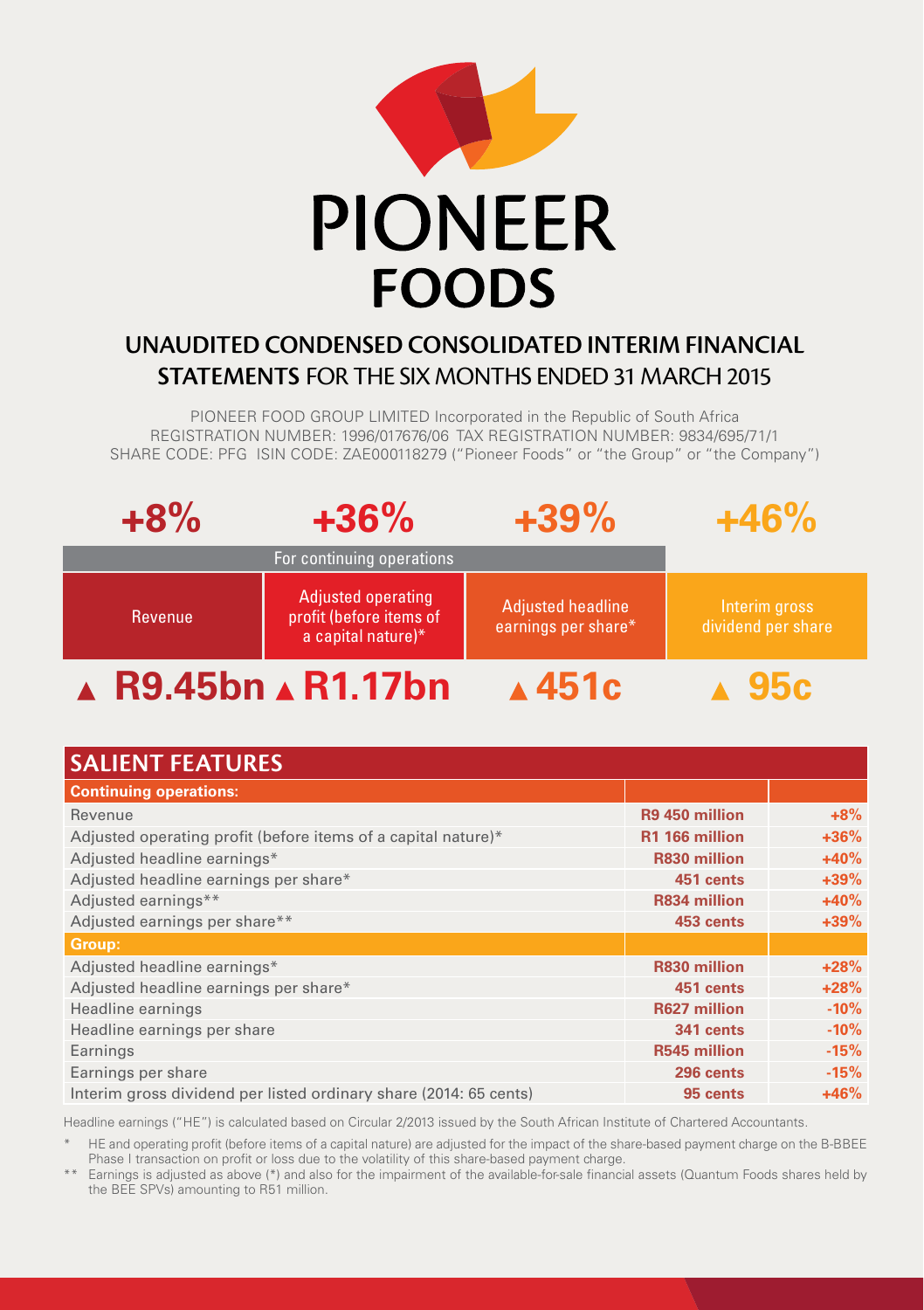## **COMMENTARY**

The results for the six months ended 31 March 2015 reflect the progress on the strategic delivery of the twin objectives of strengthening brands and expanding margins. The following key value drivers underpinned the performance:

- Pleasing revenue growth despite price deflation in maize and vine fruit exports
- Power brands share growth
- Maize volume and production efficiency gains
- Step change in Bakeries performance
- Solid contribution from the International business
- Cash operating costs well contained

#### **Continuing operations**

Revenue increased by 8% on the prior period to R9 450 million, while adjusted operating profit increased by 36% to R1 166 million, with the resultant expansion of margins.

Adjusted headline earnings for the six-month period increased by 40% to R830 million or 451 cents per share, from the 325 cents per share reported for the prior period. Adjusted earnings increased by 40% to R834 million or 453 cents per share, from the 325 cents per share reported for the prior period.

#### *Essential Foods*

Essential Foods increased revenue by 7% to R5 610 million, while operating profit increased by 46% to R698 million on the prior period. Essential Foods increased volume market share with exceptional performance delivered by Bakeries. Bakeries increased volumes by 13%, revenue by 17% and concurrently increased margins.

Notwithstanding maize price deflation, maize delivered pleasing results through the diligent management of maize margins in a period of significant volatility. Pasta, rice and wheat contributed positively to the overall results.

#### *Groceries*

Revenue increased by 9% to R2 628 million, whilst operating profit increased by 29% to R253 million. Operating profit margin expanded by 150 basis points to 9.6% despite deeper losses on Pepsi. Cereals and the balance of the Groceries portfolio increased volumes by 9%. Beverage volumes, excluding Pepsi, increased by 8%. Strong volume growth in breakfast cereals and market share gains in long-life juice contributed to the results.

*International (comprising exports, Bokomo UK, the fruit business and the newly acquired Food Concepts Pioneer Ltd – Nigerian bakery business)*

International, which contributed 13% of total Group revenue and 19% of operating profit, increased revenue by 10% to R1 211 million and operating profit by 18% to R218 million, for the six months ended 31 March 2015. Tough trading conditions within certain of the oil-dependent African countries, and increasing trade barriers in key global markets challenged the export business.

Overall volume growth of 10%, tempered by lower fruit exports, was achieved for the six months ended 31 March 2015. Africa achieved a 14% increase in volumes.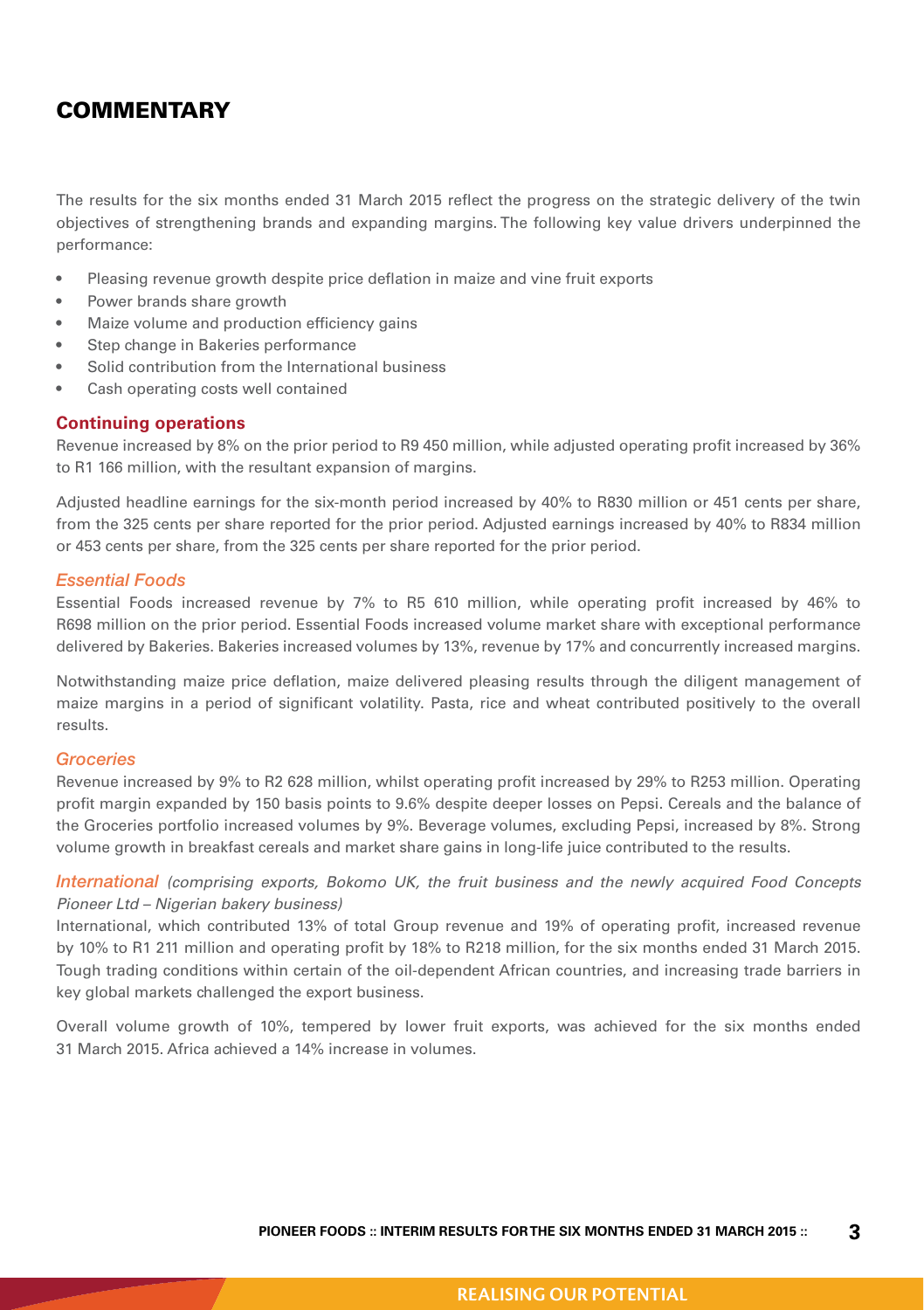and supply impacted performance relative to the prior period. As a result, overall fruit sales volumes declined Performance was driven by growth in grocery and beverage volumes. Breakfast cereal volumes increased by 23% by leveraging the existing beverage route to market and customer base. Global vine fruit price deflation by 11%. The UK business performed well as a result of favourable wheat procurement and a pleasing increase in sales volumes.

Pioneer Foods acquired 50.1% of Food Concepts Pioneer Ltd, a bakery business in Nigeria, during the period. The transaction became effective on 1 March 2015 and has been consolidated from this date. For further detail in respect of the assets and liabilities acquired, refer to the Notes to the condensed consolidated interim financial statements for the six months ended 31 March 2015.

#### *Adjusted results*

Adjusted results from continuing operations provide a consistent perspective on the operational performance of the continuing business. Adjusted operating profit excludes the impact of the cash-settled Phase I (2006) B-BBEE transaction. The cash-settled Phase I (2006) B-BBEE transaction is accounted for in terms of IFRS 2 and the resultant share-based payment charge is predominantly impacted by the relative movement in the Group´s share price. A gain of R48 million was recorded in the comparative six month period as a result of the share price decreasing from R87.50 to R83.50. Conversely, a charge of R203 million was recorded in the current period as a result of an increase in the share price from R118.00 to R177.85.

Adjusted earnings excludes a R51 million impairment of Quantum Foods Holdings Limited ("Quantum Foods") shares held by consolidated special purpose entities relating to the Phase II (2012) B-BBEE equity transaction.

#### **Group Performance** *(including the discontinued operations of Quantum Foods and the effect of the 6 October 2014 unbundling)*

Headline earnings for the six months ended 31 March 2015, decreased by 10% to R627 million or 341 cents per share from the 380 cents per share reported for the prior period. Earnings for the same period decreased by 15% to R545 million or 296 cents per share from the 349 cents per share reported for the prior period.

Earnings were affected by the IFRS 2 share-based payment charge relating to the Phase I (2006) B-BBEE transaction as explained above and the unbundling of Quantum Foods. Further detail in respect of the Quantum Foods unbundling is disclosed in the Notes to the condensed consolidated interim financial statements for the six months ended 31 March 2015.

Net cash profit increased by 23% to R1 345 million and net cash from operating activities amounted to R339 million, after the seasonal investment in inventory and income tax paid of R157 million.

Total capital invested by the Group during the six months under review amounted to R296 million (2014: R259 million).

Net interest-bearing debt (excluding third-party funding relating to the Phase II B-BBEE transaction) decreased to R535 million (2014: R1 541 million) with a debt to equity ratio of 8% (2014: 22%).

#### **Outlook**

Pioneer Foods' prospects remain good. Overall, we are pleased with the quality of earnings and the ability to extract further value through the relentless execution of the strategy. The environment, however, is likely to be characterised by ongoing muted consumer spending, costly energy disruptions, sustained exchange rate volatility and significant competition.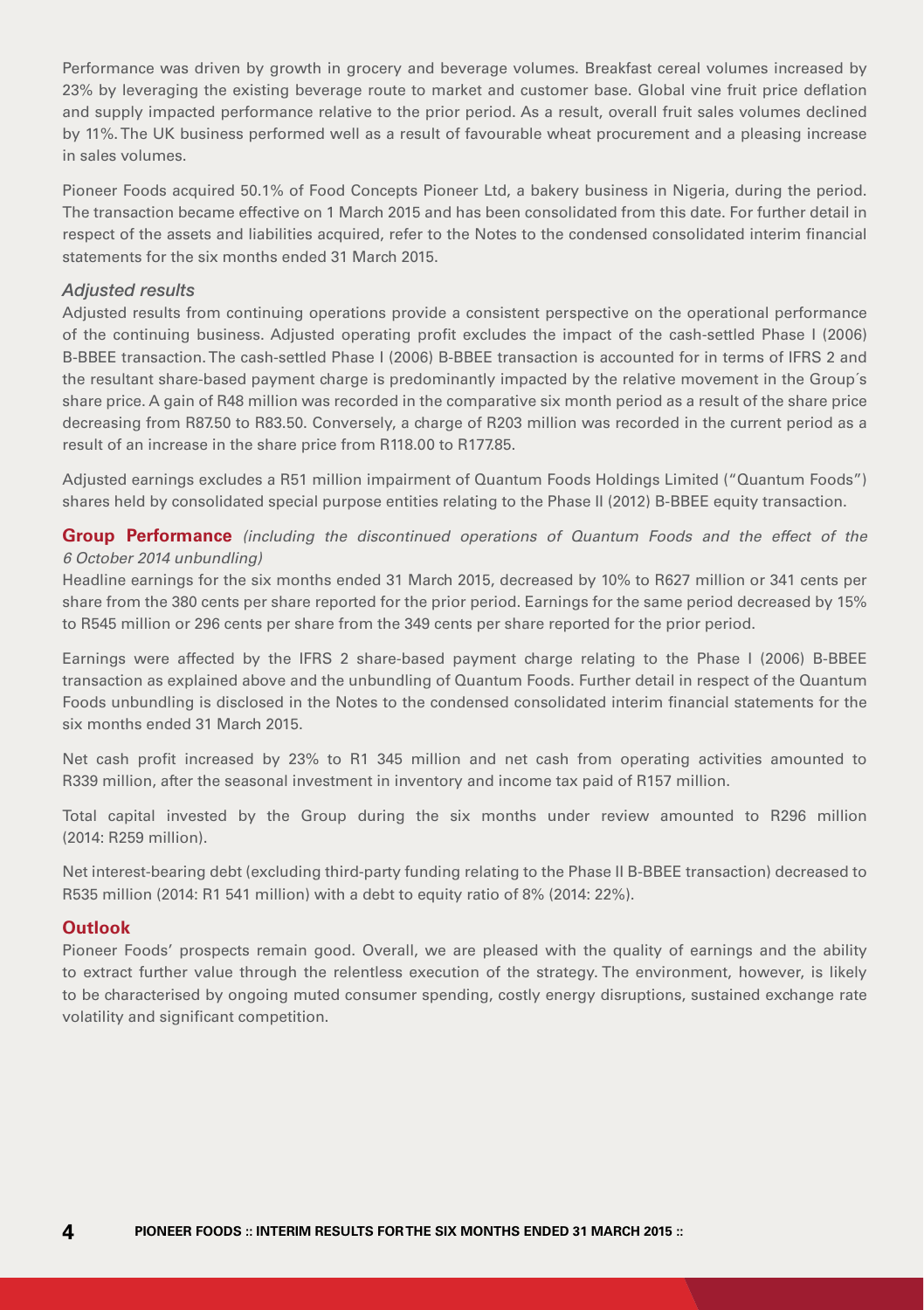#### **Dividend**

A gross interim dividend, for the six months ended 31 March 2015, of 95 cents (2014: 65 cents) per share, an increase of 46%, has been approved and declared by the Board from income reserves. The applicable dates are as follows:

Last date of trading cum dividend Friday, 26 June 2015 Trading ex dividend commences and the state of the Monday, 29 June 2015 Record date **Friday, 3 July 2015** Dividend payable Monday, 6 July 2015

Share certificates may not be dematerialised or materialised between Monday, 29 June 2015 and Friday, 3 July 2015, both days inclusive.

A gross interim dividend of 28.5 cents (2014: 19.5 cents) per class A ordinary share, being 30% of the gross interim dividend payable to ordinary shareholders in terms of the rules of the relevant employee scheme, will be paid during July 2015.

By order of the Board

ZL Combi P M Roux *Chairman CEO*

Bellville 18 May 2015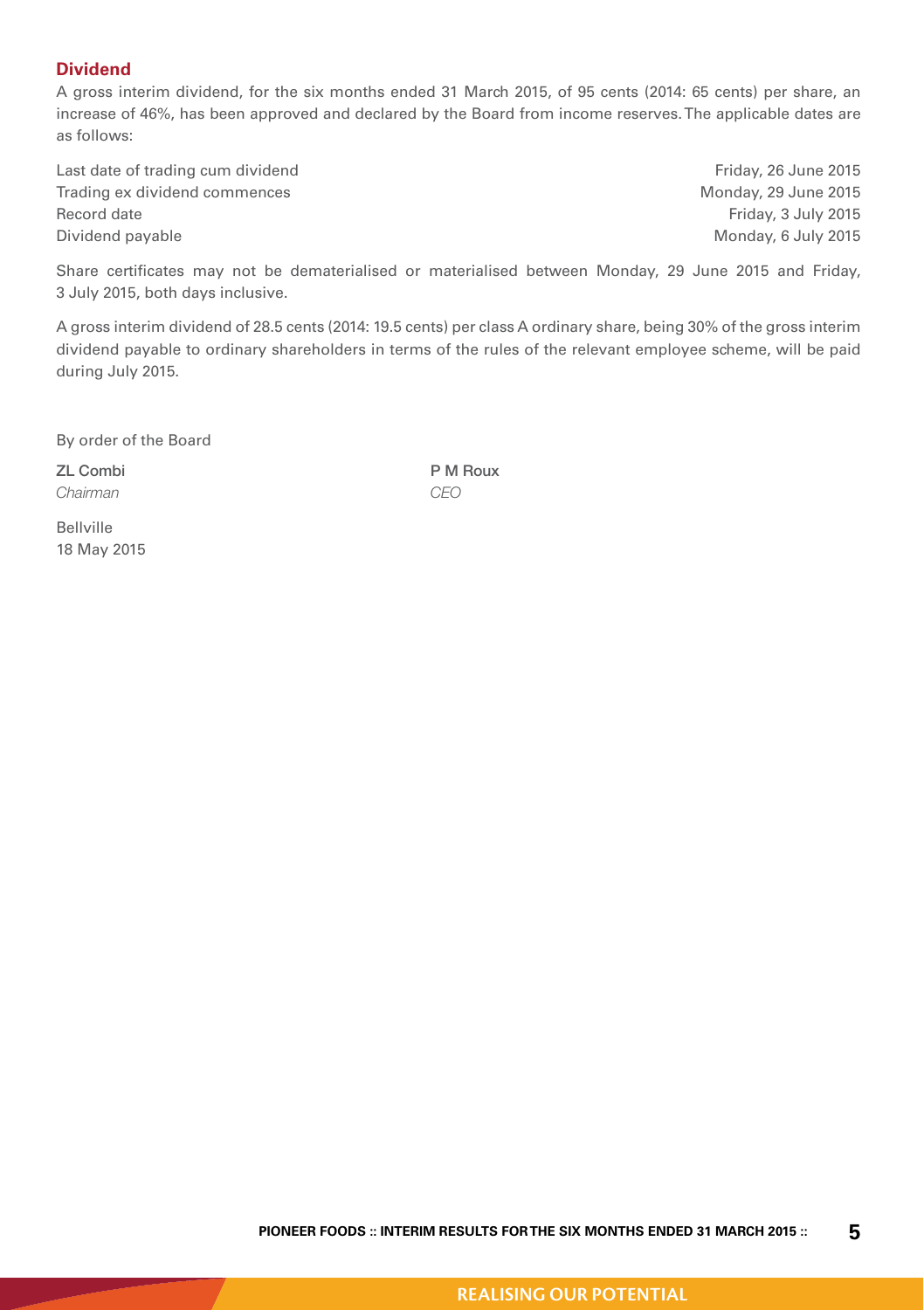## PIONEER FOOD GROUP LIMITED

CONDENSED CONSOLIDATED INTERIM FINANCIAL STATEMENTS

**be continued by the six months ended 31 March 2015** 

**Group statement of comprehensive income**

|                                                                      | <b>Unaudited</b>  | <b>Unaudited</b>  |                |
|----------------------------------------------------------------------|-------------------|-------------------|----------------|
|                                                                      | <b>Six months</b> | <b>Six months</b> | <b>Audited</b> |
|                                                                      | ended             | ended             | Year ended     |
|                                                                      | 31 March          | 31 March          | 30 September   |
|                                                                      | 2015              | 2014              | 2014           |
|                                                                      | R'm               | R'm               | R'm            |
| <b>Continuing operations</b>                                         |                   |                   |                |
|                                                                      |                   |                   |                |
| Revenue                                                              | 9449.7            | 8775.7            | 17 698.6       |
| Cost of goods sold                                                   | (6, 400.9)        | (6114.7)          | (12321.2)      |
| Gross profit                                                         | 3 048.8           | 2 661.0           | 5 377.4        |
| Other income and gains/(losses) – net                                | 57.0              | 56.3              | 115.9          |
| Other expenses                                                       | (2 143.4)         | (1814.2)          | (4000.5)       |
| Excluding the following:                                             | (1940.3)          | (1862.3)          | (3813.2)       |
| Phase I B-BBEE transaction share-based payment                       |                   |                   |                |
| (charge)/income                                                      | (203.1)           | 48.1              | (187.3)        |
|                                                                      |                   | 0.6               |                |
| Items of a capital nature                                            | (45.5)            |                   | (47.0)         |
| Operating profit                                                     | 916.9             | 903.7             | 1445.8         |
| Investment income                                                    | 16.1              | 10.1              | 22.3           |
| Finance costs                                                        | (67.1)            | (65.4)            | (138.0)        |
| Share of profit of investments accounted for using                   |                   |                   |                |
| the equity method                                                    | 33.3              | 34.6              | 69.8           |
| Profit before income tax                                             | 899.2             | 883.0             | 1 399.9        |
| Income tax expense                                                   | (318.4)           | (238.8)           | (451.8)        |
| Profit for the period from continuing operations                     | 580.8             | 644.2             | 948.1          |
| (Loss)/profit for the period from discontinued operations            |                   |                   |                |
| (attributable to owners of the parent)                               | (35.7)            | (4.2)             | 18.2           |
| Profit for the period                                                | 545.1             | 640.0             | 966.3          |
|                                                                      |                   |                   |                |
| Other comprehensive income/(loss) for the period                     |                   |                   |                |
| Items that will not subsequently be reclassified to profit or loss:  |                   |                   |                |
| Remeasurement of post-employment benefit obligations                 |                   |                   | 0.6            |
| Items that may subsequently be reclassified to profit or loss:       | (7.0)             | (23.2)            | 10.8           |
| Fair value adjustments to cash flow hedging reserve                  | (11.2)            | (14.4)            | (9.3)          |
| For the period                                                       | 7.0               | 97.5              | 62.8           |
| Current income tax effect                                            | (4.3)             | (28.2)            | (18.4)         |
| Deferred income tax effect                                           | 2.3               | 0.9               | 1.7            |
| Reclassified to profit or loss                                       | (22.5)            | (117.5)           | (75.8)         |
| Current income tax effect                                            | 7.2               | 32.4              | 20.7           |
|                                                                      |                   |                   |                |
| Deferred income tax effect                                           | (0.9)             | 0.5               | (0.3)          |
| Fair value adiustments on available-for-sale financial assets        | 2.7               | 2.8               | 4.9            |
| For the period                                                       | 5.6               | 5.3               | 9.9            |
| Deferred income tax effect                                           | (0.5)             | (0.7)             | (1.2)          |
| Reclassified to profit or loss                                       | (2.4)             | (1.8)             | (3.8)          |
| Share of other comprehensive income of investments                   |                   |                   |                |
| accounted for using the equity method                                | 2.6               |                   | 3.1            |
| Movement on foreign currency translation reserve                     | (1.1)             | (11.6)            | 12.1           |
| Total comprehensive income for the period                            | 538.1             | 616.8             | 977.7          |
|                                                                      |                   |                   |                |
| Profit/(loss) for the period attributable to:                        |                   |                   |                |
| Owners of the parent                                                 |                   |                   |                |
| For continuing operations                                            | 580.3             | 643.4             | 947.0          |
| For discontinued operations                                          | (35.7)            | (4.2)             | 18.2           |
| Non-controlling interest                                             |                   |                   |                |
| For continuing operations                                            | 0.5               | 0.8               | 1.1            |
|                                                                      | 545.1             | 640.0             | 966.3          |
| Total comprehensive income/(loss) for the period<br>attributable to: |                   |                   |                |
| Owners of the parent                                                 |                   |                   |                |
| For continuing operations                                            | 573.3             | 646.3             | 973.7          |
| For discontinued operations                                          | (35.7)            | (30.3)            | 2.9            |
| Non-controlling interest                                             |                   |                   |                |
| For continuing operations                                            | 0.5               | 0.8               | 1.1            |
|                                                                      | 538.1             | 616.8             | 977.7          |
|                                                                      |                   |                   |                |

**6 PIONEER FOODS :: INTERIM RESULTS FOR THE SIX MONTHS ENDED 31 MARCH 2015 ::**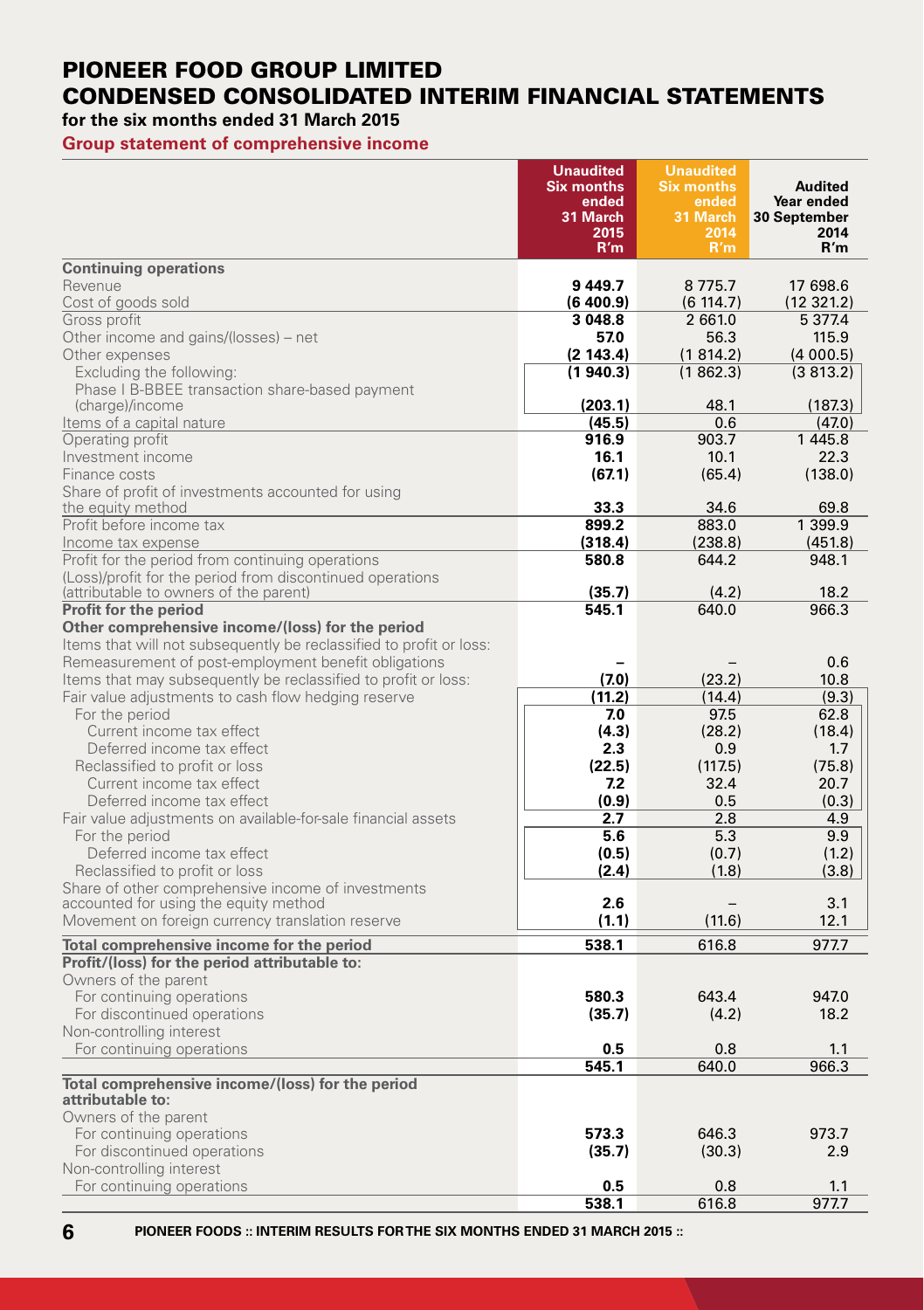#### **Headline earnings reconciliation**

|                                                                                                                               | <b>Unaudited</b><br><b>Six months</b><br>ended<br>31 March<br>2015<br>R'm | <b>Unaudited</b><br><b>Six months</b><br>ended<br>31 March<br>2014<br>R'm | Audited<br>Year ended<br>30 September<br>2014<br>R'm |
|-------------------------------------------------------------------------------------------------------------------------------|---------------------------------------------------------------------------|---------------------------------------------------------------------------|------------------------------------------------------|
| Reconciliation between profit attributable to owners of the                                                                   |                                                                           |                                                                           |                                                      |
| parent and headline earnings                                                                                                  |                                                                           |                                                                           |                                                      |
| Profit attributable to owners of the parent                                                                                   | 580.3                                                                     | 643.4                                                                     | 947.0                                                |
| For continuing operations<br>For discontinued operations                                                                      | (35.7)                                                                    | (4.2)                                                                     | 18.2                                                 |
|                                                                                                                               | 544.6                                                                     | 639.2                                                                     | 965.2                                                |
| Remeasurement of items of a capital nature – continuing operations                                                            | 45.5                                                                      | (0.7)                                                                     | 47.0                                                 |
| Net (profit)/loss on disposal of property, plant and equipment and                                                            |                                                                           |                                                                           |                                                      |
| intangible assets                                                                                                             | (2.7)                                                                     | (0.1)                                                                     | 1.3                                                  |
| Net profit on disposal of available-for-sale financial assets                                                                 | (2.4)                                                                     | (1.9)                                                                     | (3.7)                                                |
| Impairment of property, plant and equipment and intangible assets<br>and available-for-sale financial assets                  | 50.6                                                                      | 1.3                                                                       | 49.4                                                 |
| Tax effect on remeasurement of items of a capital nature                                                                      | 0.8                                                                       | 0.3                                                                       | (12.9)                                               |
|                                                                                                                               | 46.3                                                                      | (0.4)                                                                     | 34.1                                                 |
| Remeasurement of items of a capital nature – discontinued operations                                                          | 17.9                                                                      | 76.7                                                                      | 76.0                                                 |
| Net loss/(profit) on disposal of property, plant and equipment and                                                            |                                                                           |                                                                           |                                                      |
| intangible assets and with unbundling                                                                                         | 17.9                                                                      | (1.0)                                                                     | (1.7)                                                |
| Impairment of property, plant and equipment and intangible assets<br>Tax effect on remeasurement of items of a capital nature | 17.8                                                                      | 77.7<br>(20.4)                                                            | 77.7<br>(20.3)                                       |
|                                                                                                                               | 35.7                                                                      | 56.3                                                                      | 55.7                                                 |
| Remeasurement of items of a capital nature included in equity-                                                                |                                                                           |                                                                           |                                                      |
| accounted results                                                                                                             |                                                                           |                                                                           |                                                      |
| Effect on remeasurement of items of a capital nature                                                                          | 0.8                                                                       | (0.3)                                                                     | 0.1                                                  |
| Tax effect on remeasurement of items of a capital nature                                                                      | (0.2)                                                                     | 0.1                                                                       |                                                      |
| <b>Headline earnings</b>                                                                                                      | 0.6<br>627.2                                                              | (0.2)<br>694.9                                                            | 0.1<br>1 055.1                                       |
| For continuing operations                                                                                                     | 627.2                                                                     | 642.8                                                                     | 981.2                                                |
| For discontinued operations                                                                                                   |                                                                           | 52.1                                                                      | 73.9                                                 |
| Phase I B-BBEE transaction share-based payment charge/(income)                                                                | 203.1                                                                     | (48.1)                                                                    | 187.3                                                |
| Adjusted headline earnings (note 1)                                                                                           | 830.3                                                                     | 646.8                                                                     | 1 242.4                                              |
| For continuing operations                                                                                                     | 830.3                                                                     | 594.7                                                                     | 1 1 68.5                                             |
| For discontinued operations                                                                                                   |                                                                           | 52.1                                                                      | 73.9                                                 |
| Number of issued ordinary shares (million)                                                                                    | 232.4                                                                     | 231.3                                                                     | 231.7                                                |
| Number of issued treasury shares:                                                                                             |                                                                           |                                                                           |                                                      |
| - held by subsidiary (million)<br>- held by share incentive trust (million)                                                   | 18.0<br>0.8                                                               | 18.0<br>1.2                                                               | 18.0<br>1.1                                          |
| - held by B-BBEE equity transaction participants (million)                                                                    | 18.1                                                                      | 18.1                                                                      | 18.1                                                 |
| - held by BEE trust (million)                                                                                                 | 10.7                                                                      | 10.6                                                                      | 10.6                                                 |
| Number of issued class A ordinary shares (million)                                                                            | 4.6                                                                       | 6.5                                                                       | 6.0                                                  |
| Weighted average number of ordinary shares (million)                                                                          | 184.0                                                                     | 183.1                                                                     | 183.3                                                |
| Weighted average number of ordinary shares – diluted (million)                                                                | 198.4                                                                     | 190.7                                                                     | 192.1                                                |
| Earnings per ordinary share (cents):<br>– basic                                                                               | 295.9                                                                     | 349.2                                                                     | 526.5                                                |
| hetulib -                                                                                                                     | 274.4                                                                     | 335.1                                                                     | 502.4                                                |
| - headline                                                                                                                    | 340.8                                                                     | 379.6                                                                     | 575.6                                                |
| - diluted headline                                                                                                            | 316.1                                                                     | 364.3                                                                     | 549.2                                                |
| - adjusted headline (note 1)                                                                                                  | 451.2                                                                     | 353.3                                                                     | 677.8                                                |
| - diluted adjusted headline (note 1)                                                                                          | 418.5                                                                     | 339.1                                                                     | 646.7                                                |
| - adjusted headline for continuing operations (note 1)                                                                        | 451.2                                                                     | 324.9                                                                     | 637.4                                                |
| - diluted adjusted headline for continuing operations (note 1)                                                                | 418.5                                                                     | 311.8                                                                     | 608.2                                                |
| Gross dividend per ordinary share (cents)<br>Gross dividend per class A ordinary share (cents)                                | 95.0<br>28.5                                                              | 65.0<br>19.5                                                              | 221.0<br>66.3                                        |
| Net asset value per ordinary share (cents)                                                                                    | 3 450.0                                                                   | 3818.7                                                                    | 3 3 1 8.2                                            |
|                                                                                                                               |                                                                           |                                                                           |                                                      |

#### **Note 1**

Headline earnings ("HE") is calculated based on Circular 2/2013 issued by the South African Institute of Chartered Accountants. Adjusted HE<br>is defined as HE adjusted for the impact of the share-based payment charge on the volatility of this share-based payment charge.

**PIONEER FOODS :: INTERIM RESULTS FOR THE SIX MONTHS ENDED 31 MARCH 2015 :: 7**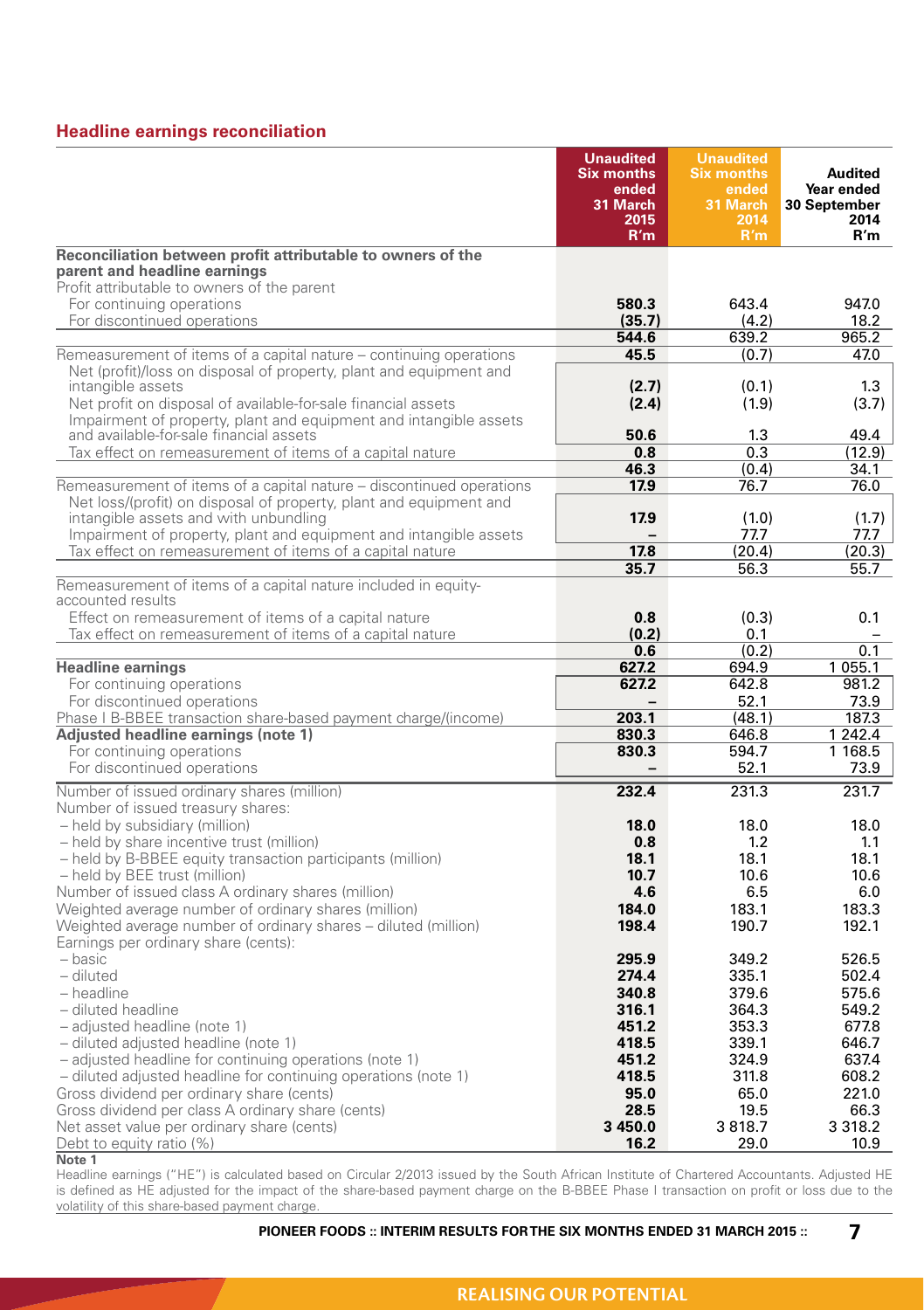## **Group statement of financial position**

|                                                           | <b>Unaudited</b><br>31 March | <b>Unaudited</b><br>31 March | <b>Audited</b><br>30 September |
|-----------------------------------------------------------|------------------------------|------------------------------|--------------------------------|
|                                                           | 2015                         | 2014                         | 2014                           |
|                                                           | R'm                          | R'm                          | R'm                            |
| <b>Assets</b>                                             |                              |                              |                                |
| Property, plant and equipment                             | 4 3 6 4 .9                   | 4 242.0                      | 4 2 2 9 . 1                    |
| Goodwill                                                  | 251.3                        | 219.7                        | 220.8                          |
| Other intangible assets                                   | 480.0                        | 460.3                        | 457.2                          |
| <b>Biological assets</b>                                  | 16.0                         | 16.0                         | 16.0                           |
| Investments in and loans to associates and joint ventures | 417.7                        | 366.6                        | 402.3                          |
| Available-for-sale financial assets                       | 147.0                        | 64.9                         | 70.0                           |
| Trade and other receivables                               | 23.3                         | 22.6                         | 23.4                           |
| Deferred income tax                                       | 2.1                          | 74.6                         | 3.7                            |
| <b>Non-current assets</b>                                 | 5702.3                       | 5 4 66.7                     | 5 4 2 2.5                      |
| <b>Current assets</b>                                     | 5 5 9 2.3                    | 4913.4                       | 5 4 2 0.9                      |
| Inventories                                               | 2630.7                       | 2 635.0                      | 2 4 2 3 . 3                    |
| Derivative financial instruments                          | 14.1                         | 9.5                          | 14.9                           |
| Trade and other receivables                               | 2 206.3                      | 1950.6                       | 1873.8                         |
| Current income tax                                        | 0.3                          | 0.1                          | 1.3                            |
| Cash and cash equivalents                                 | 740.9                        | 318.2                        | 1 107.6                        |
| Assets of disposal group classified as held for sale      | 52.8                         | 2 0 5 4 .0                   | 2 0 6 6.8                      |
| <b>Total assets</b>                                       | 11 347.4                     | 12 434.1                     | 12 910.2                       |
| <b>Equity and liabilities</b>                             |                              |                              |                                |
| Capital and reserves attributable to owners of the parent | 6375.6                       | 7 003.3                      | 6 102.4                        |
| Share capital                                             | 23.2                         | 23.1                         | 23.2                           |
| Share premium                                             | 2 371.0                      | 2 167.4                      | 2 2 5 5.2                      |
| Treasury shares                                           | (1 204.8)                    | (1 188.0)                    | (1186.5)                       |
| Other reserves                                            | 347.7                        | 384.4                        | 428.5                          |
| Retained earnings                                         | 4838.5                       | 5 616.4                      | 4582.0                         |
| Non-controlling interest                                  | 60.8                         | 10.1                         | 10.4                           |
| <b>Total equity</b>                                       | 6436.4                       | 7 013.4                      | 6 112.8                        |
| <b>Non-current liabilities</b>                            | 2 652.1                      | 2 307.4                      | 2 308.6                        |
| <b>Borrowings</b>                                         | 449.7                        | 449.7                        | 449.7                          |
| B-BBEE equity transaction third-party finance<br>Other    | 1 183.1                      | 1 016.0                      | 1 063.8                        |
| Provisions for other liabilities and charges              | 104.3                        | 122.9                        | 101.5                          |
|                                                           | 363.1                        | 201.6                        | 245.2                          |
| Share-based payment liability<br>Deferred income tax      | 551.9                        | 517.2                        | 448.4                          |
| <b>Current liabilities</b>                                | 2 2 5 7 . 3                  | 2 628.2                      | 3920.7                         |
| Trade and other payables                                  | 1967.1                       | 1692.0                       | 2 2 5 8.2                      |
| Current income tax                                        | 58.8                         | 39.4                         | 18.1                           |
| Derivative financial instruments                          | 17.5                         | 6.1                          | 9.7                            |
| Borrowings                                                | 138.9                        | 883.0                        | 260.7                          |
| Loan from joint venture                                   | 5.5                          | 7.3                          | 15.7                           |
| Share-based payment liability                             | 69.0                         |                              | 115.8                          |
| Dividends payable                                         | 0.5                          | 0.4                          | 1 242.5                        |
| Liabilities of disposal group classified as held for sale | 1.6                          | 485.1                        | 568.1                          |
| <b>Total equity and liabilities</b>                       | 11 347.4                     | 12 434.1                     | 12 910.2                       |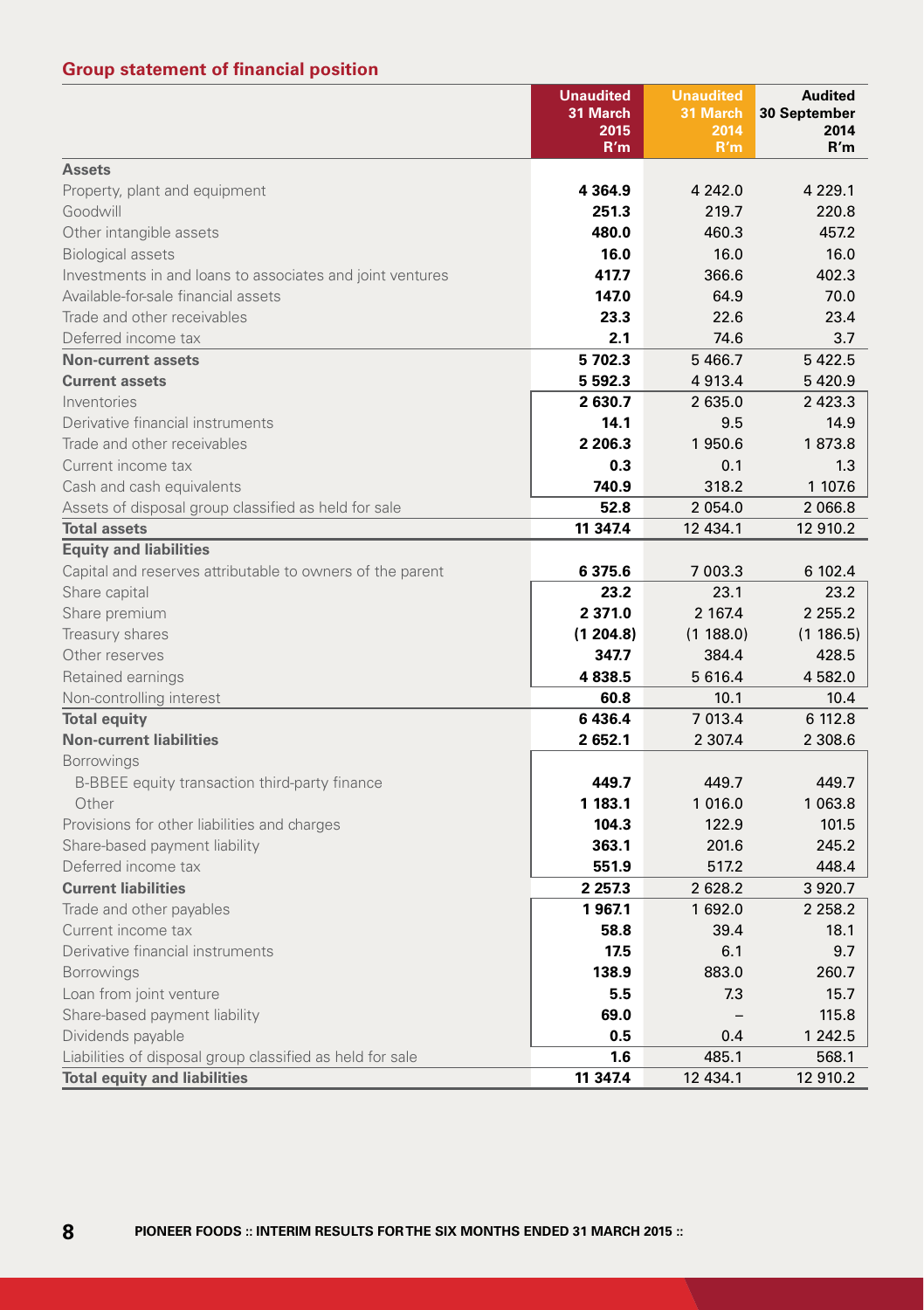|                                                            | <b>Unaudited</b>  | <b>Unaudited</b>  |                |
|------------------------------------------------------------|-------------------|-------------------|----------------|
|                                                            | <b>Six months</b> | <b>Six months</b> | <b>Audited</b> |
|                                                            | ended             | ended             | Year ended     |
|                                                            | 31 March          | 31 March          | 30 September   |
|                                                            | 2015<br>R'm       | 2014<br>R'm       | 2014<br>R'm    |
| Share capital, share premium and treasury shares           | 1 189.4           | 1 002.5           | 1 091.9        |
| Opening balance                                            | 1 091.9           | 1 0 2 0.8         | 1 0 2 0.8      |
| Movement in treasury shares                                | (18.3)            | 2.9               | 4.4            |
| Ordinary shares issued - share appreciation rights         | 115.9             | 25.7              | 66.8           |
| Employee share scheme – repurchase of shares               | (0.1)             | (46.9)            | (0.1)          |
| Other reserves                                             | 347.7             | 384.4             | 428.5          |
| Opening balance                                            | 428.5             | 426.2             | 426.2          |
| Equity compensation reserve transactions                   | 17.2              | 9.1               | 26.5           |
| Ordinary shares issued - share appreciation rights         | (115.8)           | (25.7)            | (66.8)         |
| Deferred income tax on share-based payments                | 32.3              | (2.0)             | 31.8           |
| Share of other comprehensive income of investments         |                   |                   |                |
| accounted for using the equity method                      | 2.6               |                   | 3.1            |
| Unbundling of Quantum Foods                                | (7.5)             |                   |                |
| Other comprehensive (loss)/income for the period           | (9.6)             | (23.2)            | 7.7            |
| <b>Retained earnings</b>                                   | 4838.5            | 5 6 1 6.4         | 4 582.0        |
| Opening balance                                            | 4582.0            | 5 134.3           | 5 134.3        |
| Profit for the period                                      | 544.6             | 639.2             | 965.2          |
| Other comprehensive income for the period                  |                   |                   | 0.6            |
| <b>Dividends</b>                                           | (287.6)           | (157.6)           | (1519.2)       |
| Management share incentive scheme - disposal of shares     | 0.1               | 0.9               | 1.7            |
| Employee share scheme - transfer tax on share transactions | (0.6)             | (0.4)             | (0.6)          |
| Non-controlling interest                                   | 60.8              | 10.1              | 10.4           |
| Opening balance                                            | 10.4              | 9.3               | 9.3            |
| Non-controlling interest acquired – business combination   | 49.9              |                   |                |
| Profit for the period                                      | 0.5               | 0.8               | 1.1            |
| <b>Total equity</b>                                        | 6 4 3 6.4         | 7 013.4           | 6 112.8        |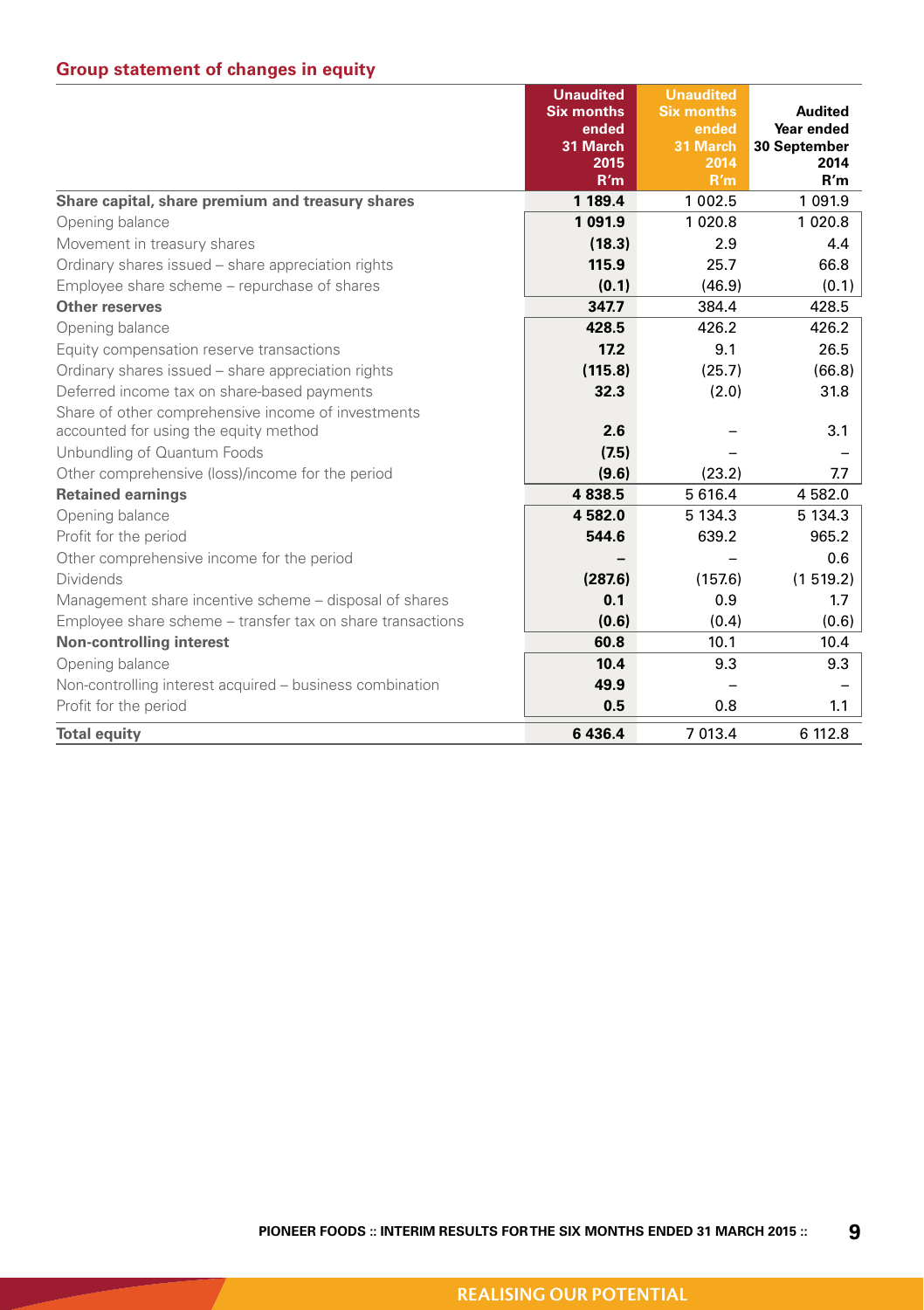## **Group statement of cash flows**

|                                                                                         | <b>Unaudited</b><br><b>Six months</b><br>ended<br>31 March | <b>Unaudited</b><br><b>Six months</b><br>ended<br>31 March | <b>Audited</b><br>Year ended<br>30 September |
|-----------------------------------------------------------------------------------------|------------------------------------------------------------|------------------------------------------------------------|----------------------------------------------|
|                                                                                         | 2015<br>R'm                                                | 2014<br>R'm                                                | 2014<br>R'm                                  |
| Net cash profit from operating activities                                               | 1 345.1                                                    | 1 0 9 0.9                                                  | 2 133.9                                      |
| Cash effect from hedging activities                                                     | (10.8)                                                     | (14.7)                                                     | (7.8)                                        |
| Working capital changes                                                                 | (838.0)                                                    | (886.3)                                                    | 27.5                                         |
| Net cash generated from operations                                                      | 496.3                                                      | 189.9                                                      | 2 153.6                                      |
| Income tax paid                                                                         | (157.2)                                                    | (188.8)                                                    | (386.4)                                      |
| Net cash flow from operating activities                                                 | 339.1                                                      | 1.1                                                        | 1 767.2                                      |
| Net cash flow from investment activities                                                | (231.2)                                                    | (210.8)                                                    | (392.7)                                      |
| Property, plant and equipment and intangible assets                                     |                                                            |                                                            |                                              |
| – additions                                                                             | (63.9)                                                     | (160.7)                                                    | (269.7)                                      |
| - replacements                                                                          | (231.7)                                                    | (97.8)                                                     | (216.3)                                      |
| - proceeds on disposal                                                                  | 30.9                                                       | 33.0                                                       | 55.7                                         |
| <b>Business combination</b>                                                             | (81.3)                                                     |                                                            |                                              |
| Proceeds on disposal of and changes in available-for-sale<br>financial assets and loans |                                                            |                                                            |                                              |
| Interest received                                                                       | 76.5<br>15.1                                               | (9.3)<br>10.5                                              | (1.1)<br>24.3                                |
| Dividends received                                                                      | 1.0                                                        | 0.7                                                        | 1.6                                          |
| Dividends received from joint ventures                                                  | 22.2                                                       | 12.8                                                       | 12.8                                         |
| Net cash flow from financing activities                                                 | (419.8)                                                    | (260.1)                                                    | (422.0)                                      |
| Proceeds from borrowings                                                                | 86.9                                                       | 15.5                                                       | 78.1                                         |
| Share schemes transactions                                                              | (151.0)                                                    | (44.9)                                                     | (72.3)                                       |
| Interest paid                                                                           | (68.3)                                                     | (73.2)                                                     | (150.8)                                      |
| Dividends paid                                                                          | (287.4)                                                    | (157.5)                                                    | (277.0)                                      |
| Net cash, cash equivalents and bank overdrafts on                                       |                                                            |                                                            |                                              |
| unbundling of Quantum Foods                                                             | (105.6)                                                    |                                                            |                                              |
| Net cash, cash equivalents and bank overdrafts from                                     |                                                            |                                                            |                                              |
| business combination                                                                    | 79.8                                                       |                                                            |                                              |
| Net (decrease)/increase in cash, cash equivalents                                       |                                                            |                                                            |                                              |
| and bank overdrafts                                                                     | (337.7)                                                    | (469.8)                                                    | 952.5                                        |
| Net cash, cash equivalents and bank overdrafts                                          |                                                            |                                                            |                                              |
| at beginning of period                                                                  | 1 018.1                                                    | 65.6                                                       | 65.6                                         |
| Net cash, cash equivalents and bank overdrafts                                          |                                                            |                                                            |                                              |
| at end of period                                                                        | 680.4                                                      | (404.2)                                                    | 1 018.1                                      |
| For continuing operations                                                               | 680.4                                                      | (513.9)                                                    | 912.5                                        |
| For discontinued operations                                                             |                                                            | 109.7                                                      | 105.6                                        |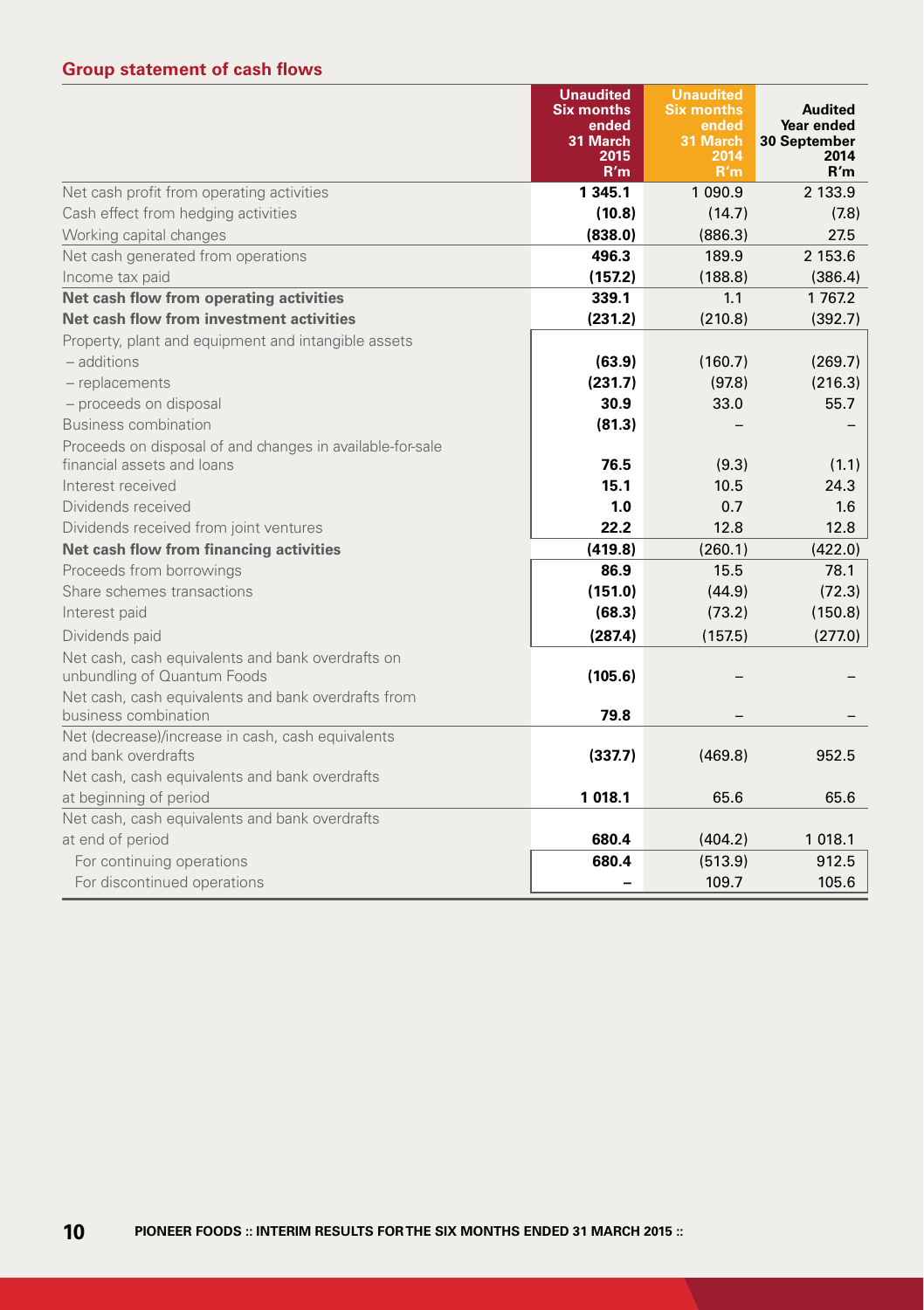|                                                                                          | <b>Unaudited</b>  | <b>Unaudited</b>        |                  |
|------------------------------------------------------------------------------------------|-------------------|-------------------------|------------------|
|                                                                                          | <b>Six months</b> | <b>Six months</b>       | <b>Audited</b>   |
|                                                                                          | ended             | ended                   | Year ended       |
|                                                                                          | 31 March          | 31 March                | 30 September     |
|                                                                                          | 2015              | 2014<br><b>Restated</b> | 2014<br>Restated |
|                                                                                          | R'm               | R'm                     | R'm              |
| Segment revenue (note 1)                                                                 |                   |                         |                  |
| <b>Essential Foods</b>                                                                   | 5 6 10.2          | 5 2 5 5 . 2             | 10 651.9         |
| Quantum Foods                                                                            |                   | 1789.9                  | 3 5 9 1.4        |
| Groceries: Cereals and other (formerly Bokomo Foods)                                     | 1 260.1           | 1 139.0                 | 2 3 6 1.8        |
| Groceries: Beverages (formerly Ceres Beverages)                                          | 1 368.3           | 1 283.4                 | 2 411.3          |
| International                                                                            | 1 2 1 1.1         | 1 098.0                 | 2 273.6          |
| Total                                                                                    | 9449.7            | 10 565.5                | 21 290.0         |
| Segment results (note 1)                                                                 |                   |                         |                  |
| <b>Essential Foods</b>                                                                   | 698.3             | 477.7                   | 975.5            |
| Quantum Foods                                                                            |                   | 26.2                    | 21.6             |
| Groceries: Cereals and other (formerly Bokomo Foods)                                     | 128.2             | 86.1                    | 220.7            |
| Groceries: Beverages (formerly Ceres Beverages)                                          | 125.1             | 110.2                   | 124.7            |
| International                                                                            | 218.0             | 185.1                   | 363.4            |
| Other                                                                                    | (4.1)             | 7.6                     | 10.3             |
|                                                                                          | 1 165.5           | 892.9                   | 1 7 1 6.2        |
| Reversal of depreciation charge in Quantum Foods legal entities<br>(asset held for sale) |                   | 28.2                    | 54.7             |
| Phase I B-BBEE transaction share-based payment (charge)/income                           | (203.1)           | 48.1                    | (187.3)          |
| Operating profit before items of a capital nature                                        | 962.4             | 969.2                   | 1 583.6          |
| Reconciliation of operating profit (before items of a capital                            |                   |                         |                  |
| nature) to profit before income tax                                                      |                   |                         |                  |
| Operating profit before items of a capital nature                                        | 962.4             | 969.2                   | 1 583.6          |
| Adjusted for:                                                                            |                   |                         |                  |
| Remeasurement of items of a capital nature                                               | (63.4)            | (76.0)                  | (123.0)          |
| Interest income                                                                          | 15.1              | 10.5                    | 24.3             |
| Dividends received                                                                       | 1.0               | 0.7                     | 1.6              |
| Finance costs                                                                            | (67.1)            | (65.4)                  | (138.7)          |
| Share of profit of investments accounted for using the                                   |                   |                         |                  |
| equity method                                                                            | 33.3              | 34.6                    | 70.4             |
| Profit before income tax (including discontinued operations)                             | 881.3             | 873.6                   | 1 4 1 8.2        |

#### **Note 1**

Includes discontinued operations.

#### **Note 2**

Segment revenue and segment results were restated to:

\* Reflect the operations of all exports, other than to Botswana, Namibia, Lesotho and Swaziland, as well as the operations of all foreign operations to a new segment, International; and

\* Allocate all corporate results to the operating segments, except for the B-BBEE Phase I share-based payment charge, the results of the holding company and the insurance captive legal entity, BEE socio-economic and enterprise development costs and group legal costs. Refer to note 11 of the notes to the condensed consolidated interim financial statements for further detail regarding this restatement.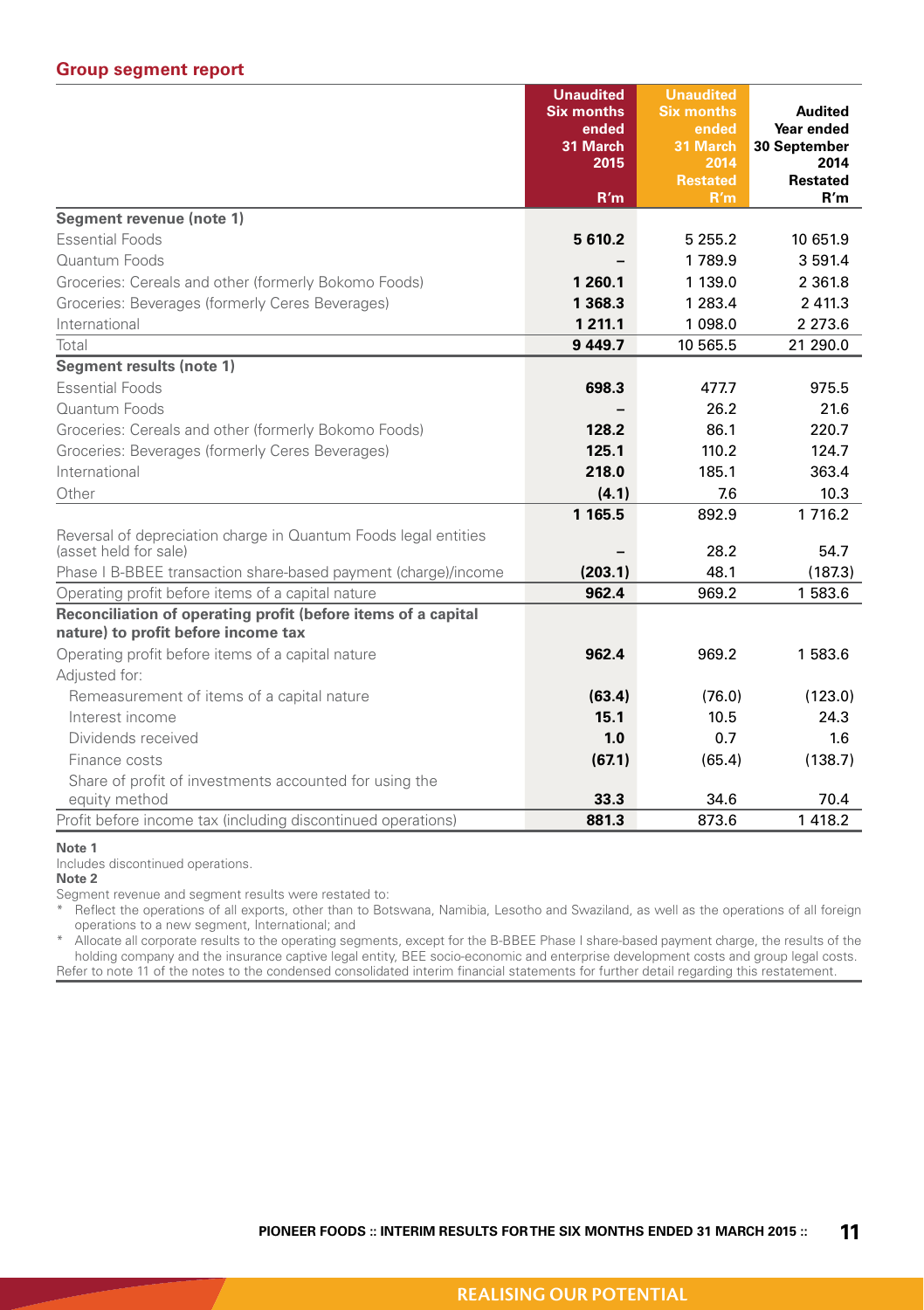## directors in the continuum continuum continuum continuum continuum continuum continuum continuum continuum con<br>District continuum continuum continuum continuum continuum continuum continuum continuum continuum continuum c NOTES TO THE UNAUDITED CONDENSED CONSOLIDATED INTERIM FINANCIAL STATEMENTS

#### **1. Basis of preparation**

The condensed consolidated interim financial statements of the Group for the six months ended 31 March 2015 have been prepared in accordance with International Financial Reporting Standards ("IFRS"), the Listings Requirements of the JSE Ltd and the Companies Act of South Africa, Act 71 of 2008, as amended. The condensed consolidated interim financial statements comply with the requirements of *IAS 34 – Interim Financial Reporting*, the SAICA Financial Reporting Guides as issued by the Accounting Practices Committee and the Financial Reporting Pronouncements as issued by the Financial Reporting Standards Council. These condensed consolidated interim financial statements have not been audited.

The directors take full responsibility for the preparation of the condensed consolidated interim financial statements and that the financial information has been correctly extracted from the underlying financial records.

#### **2. Accounting policies**

These condensed consolidated interim financial statements incorporate accounting policies that are in terms of IFRS and are consistent with those applied in the Group's annual financial statements for the year ended 30 September 2014 and with those of previous financial years, except for the adoption of the following new standards, amendments to published standards and interpretations that became effective for the current reporting period beginning on 1 October 2014:

*Amendments to IAS 32 – Financial Instruments: Presentation on financial instruments, asset and liability offsetting (effective 1 January 2014)*

*Amendments to IAS 36 – Impairment of Assets on recoverable amount disclosures (effective 1 January 2014)*

*Amendment to IAS 39 – Financial Instruments: Recognition and Measurement on novation of derivatives and hedge accounting (effective 1 January 2014)*

*Amendment to IAS 19 – Employee Benefits regarding defined benefit plans (effective 1 July 2014)*

*Annual improvements 2012 (issued December 2013) (effective 1 July 2014)*

*Annual improvements 2013 (issued December 2013) (effective 1 July 2014)*

*IFRIC 21 – Levies (effective 1 January 2014)* 

The adoption of these amendments to standards and interpretations did not have any material impact on the Group's results and cash flows for the six months ended 31 March 2015 and the financial position at 31 March 2015.

In preparing these condensed consolidated interim financial statements, the significant judgements made by management in applying the Group's accounting policies and the key sources of estimation uncertainty were the same as those that applied to the consolidated financial statements for the year ended 30 September 2014.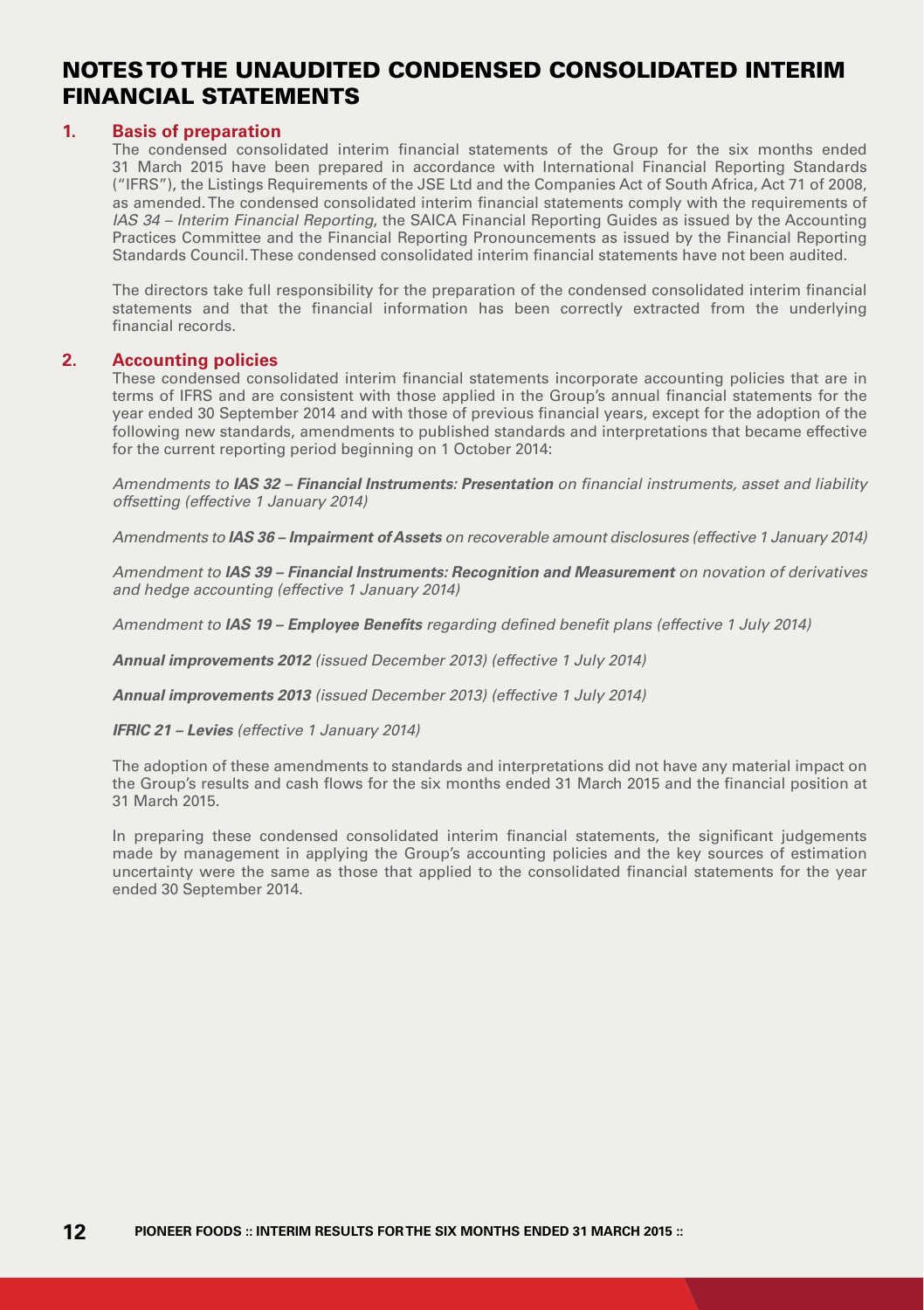|                                                                                                                                                                                                                                                                            | <b>Unaudited</b><br><b>Six months</b><br>ended<br>31 March<br>2015 | <b>Unaudited</b><br><b>Six months</b><br>ended<br>31 March<br>2014 | Audited<br>Year ended<br>30 September<br>2014 |
|----------------------------------------------------------------------------------------------------------------------------------------------------------------------------------------------------------------------------------------------------------------------------|--------------------------------------------------------------------|--------------------------------------------------------------------|-----------------------------------------------|
| <b>Share capital</b>                                                                                                                                                                                                                                                       |                                                                    |                                                                    |                                               |
| During the period under review the following share<br>transactions occurred:                                                                                                                                                                                               |                                                                    |                                                                    |                                               |
| Number of listed issued and fully paid ordinary shares                                                                                                                                                                                                                     |                                                                    |                                                                    |                                               |
| At beginning of period                                                                                                                                                                                                                                                     | 231 691 881                                                        | 231 006 847                                                        | 231 006 847                                   |
| Shares issued in terms of employee share appreciation                                                                                                                                                                                                                      |                                                                    |                                                                    |                                               |
| rights scheme                                                                                                                                                                                                                                                              | 741 469                                                            | 297 286                                                            | 685 034                                       |
| At end of period                                                                                                                                                                                                                                                           | 232 433 350                                                        | 231 304 133                                                        | 231 691 881                                   |
| 741,469 (30 September 2014: 685,034 and 31 March 2014:<br>297,286) listed ordinary shares of 10 cents each were issued<br>at an average of R156.23 (30 September 2014: R97.47 and<br>31 March 2014: R86.54) per share in terms of the share<br>appreciation rights scheme. |                                                                    |                                                                    |                                               |
| Number of treasury shares held by the share incentive trust                                                                                                                                                                                                                |                                                                    |                                                                    |                                               |
| At beginning of period                                                                                                                                                                                                                                                     | 1 110 213                                                          | 1 422 116                                                          | 1 422 116                                     |
| Movement in shares                                                                                                                                                                                                                                                         | (299 701)                                                          | (188756)                                                           | (311903)                                      |
| At end of period                                                                                                                                                                                                                                                           | 810 512                                                            | 1 233 360                                                          | 1 110 213                                     |
| Proceeds on the sale of treasury shares by the share<br>incentive trust (R'000)                                                                                                                                                                                            | 4675                                                               | 4 0 18                                                             | 6 2 6 2                                       |
| Number of treasury shares held by B-BBEE transaction<br>participants                                                                                                                                                                                                       |                                                                    |                                                                    |                                               |
| At beginning and end of period                                                                                                                                                                                                                                             | 18 091 661                                                         | 18 091 661                                                         | 18 091 661                                    |
| Number of treasury shares held by Pioneer Foods<br><b>Broad-Based BEE Trust</b>                                                                                                                                                                                            |                                                                    |                                                                    |                                               |
| At beginning of period                                                                                                                                                                                                                                                     | 10 599 988                                                         | 10 599 988                                                         | 10 599 988                                    |
| Shares acquired                                                                                                                                                                                                                                                            | 145 362                                                            |                                                                    |                                               |
| At end of period                                                                                                                                                                                                                                                           | 10 745 350                                                         | 10 599 988                                                         | 10 599 988                                    |
| Purchase price of shares acquired (R'000)                                                                                                                                                                                                                                  | 22 940                                                             |                                                                    |                                               |
| Number of treasury shares held by a subsidiary                                                                                                                                                                                                                             |                                                                    |                                                                    |                                               |
| At beginning and end of period                                                                                                                                                                                                                                             | 17 982 056                                                         | 17 982 056                                                         | 17 982 056                                    |
| Number of unlisted class A ordinary shares                                                                                                                                                                                                                                 |                                                                    |                                                                    |                                               |
| At beginning of period                                                                                                                                                                                                                                                     | 6 043 940                                                          | 7 367 360                                                          | 7 367 360                                     |
| Shares bought back and cancelled                                                                                                                                                                                                                                           | (1411970)                                                          | (885 500)                                                          | (1323420)                                     |
| At end of period                                                                                                                                                                                                                                                           | 4 631 970                                                          | 6481860                                                            | 6 043 940                                     |
| Purchase consideration paid for unlisted class A ordinary<br>shares bought back (R'000)                                                                                                                                                                                    | 129 910                                                            | 46853                                                              | 74 988                                        |

#### **4. Borrowings**

Pioneer Foods obtained a R300 million vehicle and asset finance facility during the previous year. This facility will be used to finance the replacement of the Group's bakery delivery vehicle fleet. The vehicles are acquired in terms of instalment sale agreements. These borrowings are secured by the vehicles acquired in terms of these agreements. At 31 March 2015 new borrowings obtained in terms of these facilities amounted to R110.2 million.

No other material new borrowings were concluded during the period under review. Changes in borrowings mainly reflect repayments made in terms of agreements. Short-term borrowings fluctuate in accordance with changing working capital needs.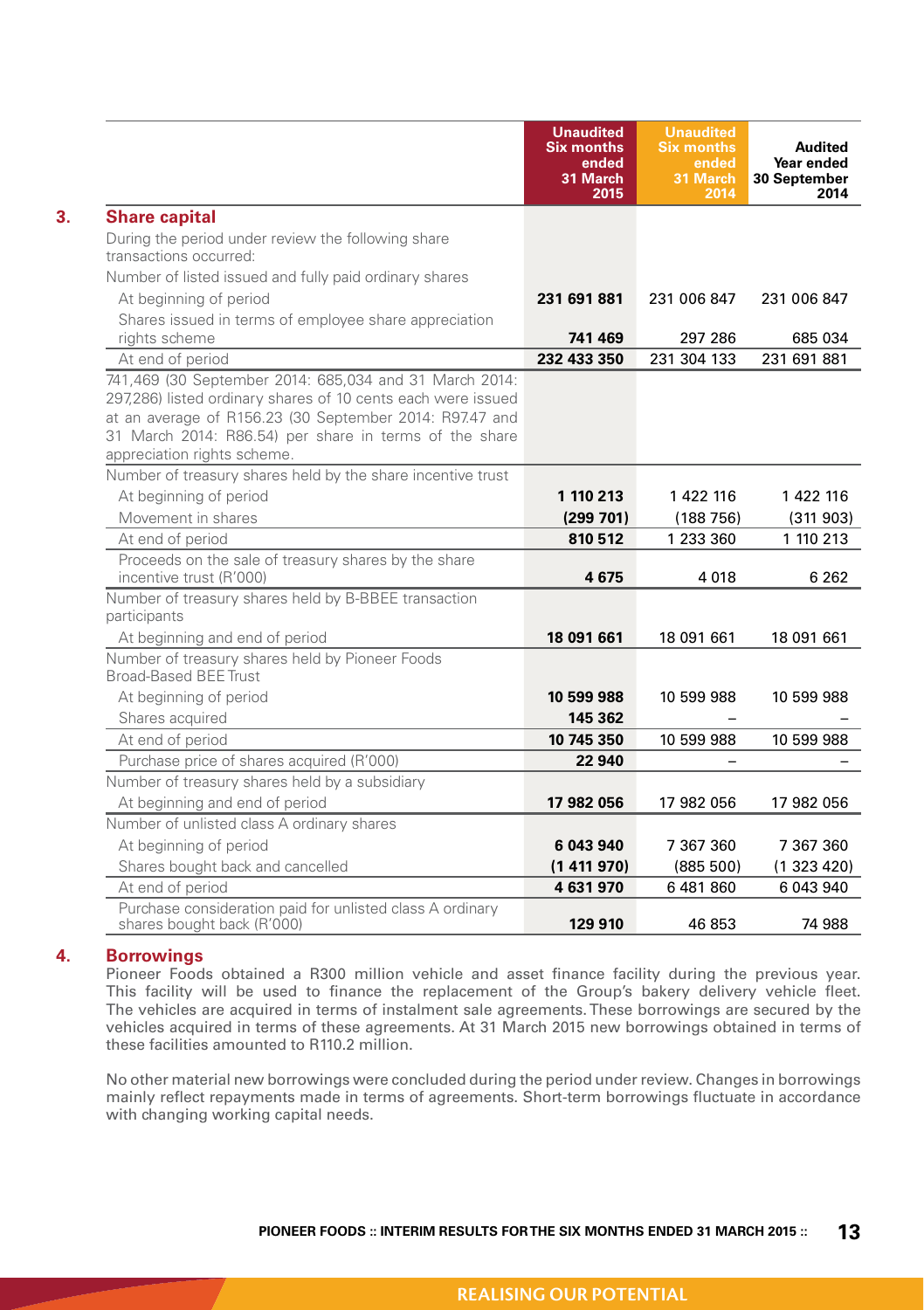# **5. Events after the reporting date**

#### *5.1 Dividend*

The Board approved and declared a gross interim dividend of 95.0 cents (2014: gross interim dividend<br>of 65.0 cents and 2014: gross final dividend of 156.0 cents) per ordinary share. This will amount to The Board approved and declared a gross interim dividend of 95.0 cents (2014: gross interim dividend approximately R210,603,600 (2014: interim of R143,601,201 and 2014: final of R345,100,897) depending on the exact number of ordinary shares issued at the record date. In addition, the 10,745,350 (2014 interim: 10,599,988 and 2014 final: 10,683,570) Pioneer Foods shares issued to the Pioneer Foods Broadbased BEE Trust, will receive 20% of the dividend payable, i.e. 19.0 cents (2014: gross interim dividend of 13.0 cents and 2014: gross final dividend of 31.2 cents) per share, amounting to R2,041,616 (2014: interim of R1,377,998 and 2014: final of R3,333,274).

The Board approved a gross interim dividend of 28.5 cents (2014: gross interim dividend of 19.5 cents and 2014: gross final dividend of 46.8 cents) per class A ordinary share, being 30% of the dividend payable to the other class ordinary shareholders in terms of the rules of the relevant employee scheme. This will amount to approximately R1,320,111 (2014: interim of R1,204,213 and 2014: final of R2,223,519) depending on the exact number of class A ordinary shares issued at the record date.

#### Additional information disclosed:

These dividends are declared from income reserves and qualify as a dividend as defined in the Income Tax Act, Act 58 of 1962.

Dividends will be paid net of dividends tax of 15%, to be withheld and paid to the South African Revenue Service by the Company. Such tax must be withheld unless beneficial owners of the dividend have provided the necessary documentary proof to the relevant regulated intermediary that they are exempt therefrom, or entitled to a reduced rate as result of the double taxation agreement between South Africa and the country of domicile of such owner.

The net dividend amounts to 80.75 cents per ordinary share and 24.225 cents per class A ordinary share for shareholders liable to pay dividends tax. The dividend amounts to 95.0 cents per ordinary share and 28.5 cents per class A ordinary share for shareholders exempt from paying dividends tax.

The number of issued ordinary shares and issued class A ordinary shares is 232,433,350 and 4,572,400 respectively as at the date of this declaration.

#### *5.2 Disposal of biscuit plant*

Pioneer Foods entered into an agreement to dispose of certain assets related to its biscuit plant to National Brands Ltd for a purchase consideration of approximately R65 million. Regulatory approval for the transaction was obtained after the reporting date and the effective date of the transaction was 4 May 2015.

#### *5.3 Acquisition of equity interest in FUTURELIFE Health Products (Pty) Ltd*

After the reporting date, Pioneer Foods entered into an agreement to acquire a 50% shareholding in Futurelife Health Products (Pty) Ltd, a scientifically formulated nutrient-dense functional food products company. The agreement is still subject to the necessary regulatory approvals.

#### *5.4 Other material events*

There have been no other material events requiring disclosure after the reporting date and up to the date of approval of the condensed consolidated interim financial statements by the Board.

#### **6. Contingent liabilities – guarantees**

The Group had guarantees in issue of R34.9 million (30 September 2014: R50.2 million) as at 31 March 2015, primarily for loans by third parties to contracted suppliers.

As part of the financial assistance provided by Rand Merchant Bank, a division of FirstRand Bank Ltd ("RMB"), to BEE Investors in terms of the B-BBEE equity transaction concluded during 2012, Pioneer Foods (Pty) Ltd provided RMB with a guarantee amounting to R100 million.

#### **7. Future capital commitments**

Capital expenditure approved by the Board and contracted for amounts to R496.2 million (30 September 2014: R299.8 million). Capital expenditure approved by the Board, but not contracted for yet, amounts to R206.5 million (30 September 2014: R351.6 million).

## **8. Non-current assets held for sale and discontinued operations**<br>8.1 Quantum Foods

#### *8.1 Quantum Foods*

The assets and liabilities related to the Quantum Foods segment, which include the equity interests

#### **14 PIONEER FOODS :: INTERIM RESULTS FOR THE SIX MONTHS ENDED 31 MARCH 2015 ::**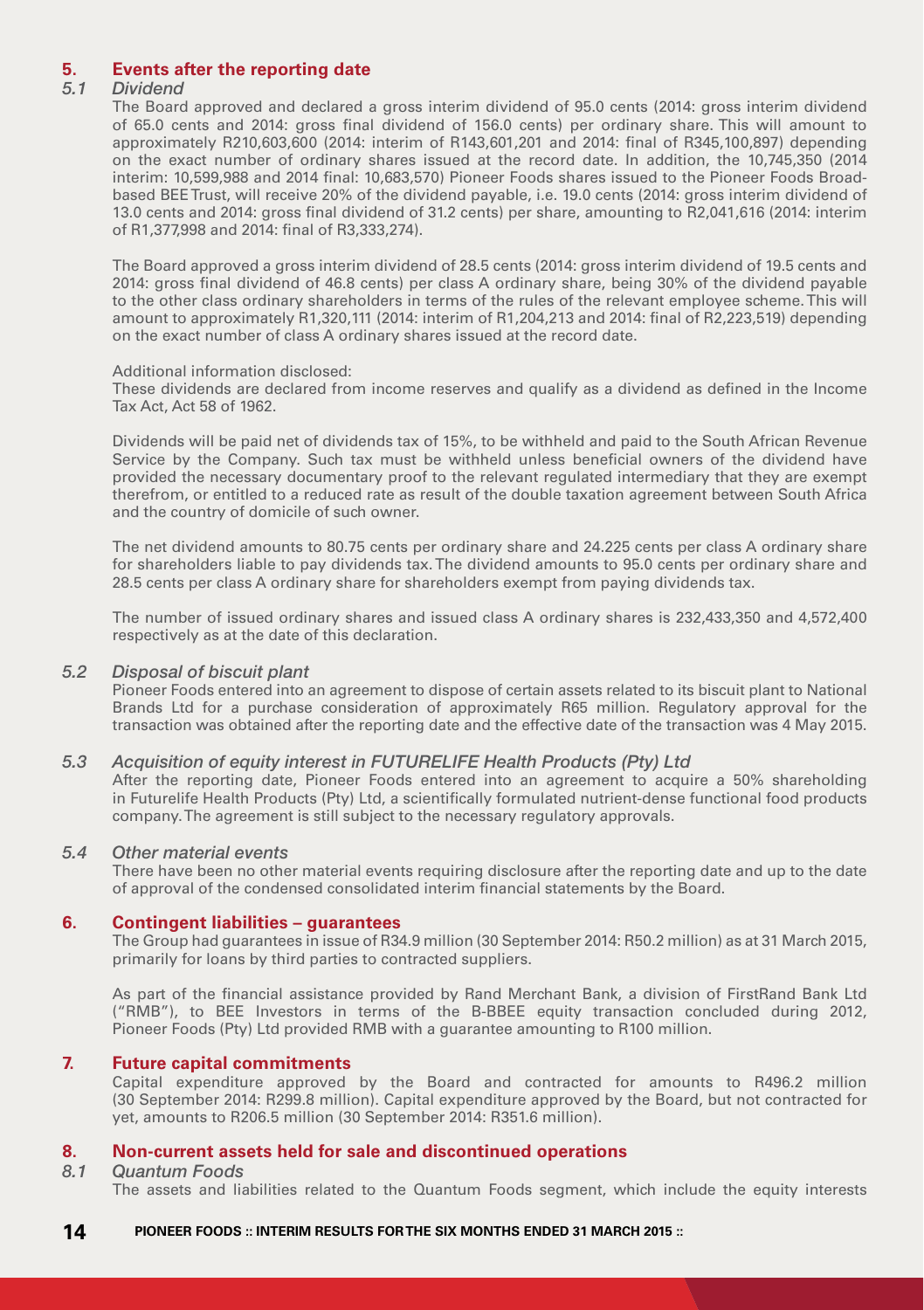## **8. Non-current assets held for sale and discontinued operations (continued)**

#### *8.1 Quantum Foods (continued)*

held in the wholly owned subsidiaries Quantum Foods Holdings Ltd, Quantum Foods (Pty) Ltd, Philadelphia Chick Breeders (Pty) Ltd, Lohmann Breeders SA (Pty) Ltd, Bokomo Uganda (Pty) Ltd, Quantum Foods Zambia Ltd and Bokomo Zambia Ltd (included with Quantum Foods until 31 July 2014), have been presented as an "asset held for sale" and as "discontinued operations" in terms of *IFRS 5 – Non-current Assets Held for Sale and Discontinued Operations* for the year ended 30 September 2014 and the six months ended 31 March 2014 following the approval of the Board in September 2013 to restructure the Company's interest in the Quantum Foods segment.

Shareholders were advised on SENS on 5 September 2014 and 18 September 2014 that the Board resolved to proceed with the unbundling of its interest in Quantum Foods and to list Quantum Foods as a separate entity on the JSE. Quantum Foods was subsequently listed on the JSE on 6 October 2014.

The unbundling was accounted for as a *dividend in specie* at fair value in accordance with *IFRIC 17 – Distributions of Non-cash Assets to Owners*. IFRIC 17 requires distributions within its scope to be measured at the fair value of the assets to be distributed at the date when the dividend is appropriately authorised and is no longer at the entity's discretion. Consequently, an amount of R1,242.2 million, representing the fair value of the interest in Quantum Foods attributable to external shareholders, was accounted for as a dividend payable to shareholders at 30 September 2014. Refer to Note 9 for the methods and assumptions used to determine the fair value.

A profit of R92.1 million was recognised on the date of unbundling representing the difference between the carrying amount of the disposal group and the fair value of the *dividend in specie*. The profit has been included in the line item "Items of a capital nature" for discontinued operations in the statement of comprehensive income for the six months ended 31 March 2015.

#### *Loss on the disposal of Quantum Foods shares*

A wholly owned subsidiary, the management share incentive trust, the Pioneer Foods Broad-Based BEE Trust and the consolidated B-BBEE equity transaction participants of Pioneer Food Group, collectively received 47,783,918 shares in Quantum Foods as part of the unbundling of Quantum Foods due to their shareholding in Pioneer Foods. The shares were initially recognised at the fair value on the date of unbundling. During December 2014, 29,692,257 of these shares were sold at a loss of R109.9 million (before income tax). The loss has been included in the line item "Items of a capital nature" for discontinued operations in the statement of comprehensive income for the six months ended 31 March 2015.

#### *Impairment of Quantum Foods shares*

The remaining 18,091,661 shares held by the B-BBEE equity transaction participants are accounted for as available-for-sale financial assets. As at 31 March 2015, the market value of the Quantum Foods shares was significantly lower than the cost price (fair value as at 6 October 2014). Consequently an impairment loss of R50.6 million has been recognised. The loss has been included in the line item "Items of a capital nature" for continuing operations in the statement of comprehensive income for the six months ended 31 March 2015.

|                                                           | <b>Unaudited</b><br>31 March<br>2015<br>R'm | <b>Unaudited</b><br>31 March<br>2014<br>R'm | Audited<br>30 September<br>2014<br>R'm |
|-----------------------------------------------------------|---------------------------------------------|---------------------------------------------|----------------------------------------|
| Assets of the disposal group classified as held for sale: |                                             |                                             |                                        |
| Property, plant and equipment                             |                                             | 1 0 5 2 . 3                                 | 1 075.5                                |
| Intangible assets                                         |                                             |                                             | 7.2                                    |
| Investment in associates                                  |                                             | 5.9                                         | 6.1                                    |
| Inventories                                               |                                             | 227.7                                       | 232.5                                  |
| <b>Biological assets</b>                                  |                                             | 291.2                                       | 292.4                                  |
| Trade and other receivables                               |                                             | 362.4                                       | 343.5                                  |
| Deferred income tax                                       |                                             | 4.3                                         | 3.1                                    |
| Derivative financial instruments                          |                                             |                                             | 0.9                                    |
| Current income tax                                        |                                             | 0.5                                         |                                        |
| Cash and cash equivalents                                 |                                             | 109.7                                       | 105.6                                  |
|                                                           |                                             | 2 0 5 4 . 0                                 | 2066.8                                 |

**PIONEER FOODS :: INTERIM RESULTS FOR THE SIX MONTHS ENDED 31 MARCH 2015 :: 15**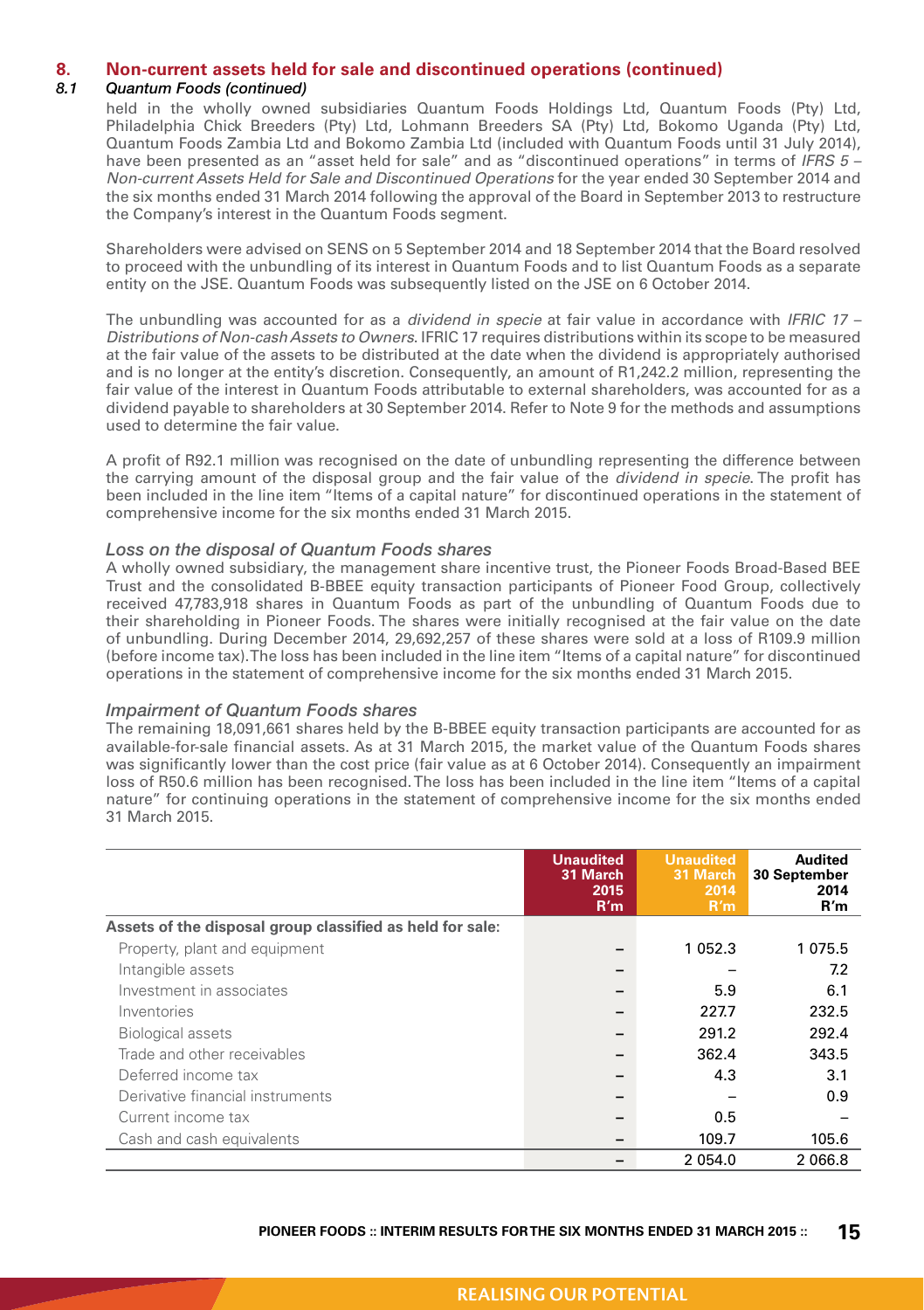# **8. Non-current assets held for sale and discontinued operations (continued)**

### *8.1 Quantum Foods (continued)*

|                                                      | <b>Unaudited</b><br>31 March<br>2015<br>R'm | <b>Unaudited</b><br>31 March<br>2014<br>R'm | <b>Audited</b><br>30 September<br>2014<br>R'm |
|------------------------------------------------------|---------------------------------------------|---------------------------------------------|-----------------------------------------------|
| Liabilities of the disposal group classified as held |                                             |                                             |                                               |
| for sale:                                            |                                             |                                             |                                               |
| Deferred income tax                                  |                                             | 186.9                                       | 195.7                                         |
| Provision for other liabilities and charges          |                                             | 9.3                                         | 15.6                                          |
| Trade and other payables                             |                                             | 286.2                                       | 355.3                                         |
| Derivative financial instruments                     |                                             | 1.5                                         |                                               |
| Current income tax                                   |                                             | 1.2                                         | 1.5                                           |
|                                                      |                                             | 485.1                                       | 568.1                                         |
| <b>Hedging reserve</b>                               |                                             |                                             | 0.2                                           |
| <b>Currency translation reserve</b>                  |                                             | (3.2)                                       | 7.3                                           |

**The results of discontinued operations and the results recognised on the remeasurement of the Quantum Foods disposal group are as follows:**

|                                                            | <b>Unaudited</b>           | <b>Unaudited</b>           |                              |
|------------------------------------------------------------|----------------------------|----------------------------|------------------------------|
|                                                            | <b>Six months</b><br>ended | <b>Six months</b><br>ended | <b>Audited</b><br>Year ended |
|                                                            | 31 March                   | 31 March                   | 30 September                 |
|                                                            | 2015                       | 2014                       | 2014                         |
|                                                            | R'm                        | R'm                        | R'm                          |
| Revenue                                                    |                            | 1789.8                     | 3 5 9 1.3                    |
| Operating profit before items of a capital nature          |                            | 66.1                       | 90.8                         |
| Items of a capital nature                                  | (17.9)                     | 1.0                        | 1.7                          |
| Investment income                                          |                            | 1.2                        | 3.6                          |
| Finance costs                                              |                            |                            | (0.7)                        |
| Share of profit of associated companies                    |                            |                            | 0.6                          |
| (Loss)/profit before income tax                            | (17.9)                     | 68.3                       | 96.0                         |
| Income tax                                                 | (17.8)                     | (15.4)                     | (20.7)                       |
| (Loss)/profit after income tax                             | (35.7)                     | 52.9                       | 75.3                         |
| Loss after income tax recognised on the remeasurement      |                            |                            |                              |
| of assets of the disposal group                            |                            | (57.1)                     | (57.1)                       |
| Before income tax                                          |                            | (77.7)                     | (77.7)                       |
| Income tax                                                 |                            | 20.6                       | 20.6                         |
| (Loss)/profit for the period from discontinued operations  | (35.7)                     | (4.2)                      | 18.2                         |
| Other comprehensive income/(loss) for the period from      |                            |                            |                              |
| discontinued operations                                    |                            |                            |                              |
| Fair value adjustments to cash flow hedging reserve        |                            |                            |                              |
| For the period                                             |                            |                            | 0.3                          |
| Deferred income tax effect                                 |                            |                            | (0.1)                        |
| Currency translation differences                           |                            | (26.1)                     | (15.5)                       |
| Total comprehensive (loss)/profit for the period from      |                            |                            |                              |
| discontinued operations                                    | (35.7)                     | (30.3)                     | 2.9                          |
| Cash flows of the disposal group classified as held        |                            |                            |                              |
| for sale:                                                  |                            |                            |                              |
| Net cash flow from operating activities                    |                            | 224.3                      | 93.0                         |
| Net cash flow from investment activities                   |                            | (20.1)                     | (37.8)                       |
| Net cash flow from financing activities                    |                            | (119.1)                    | 25.8                         |
| Net cash, cash equivalents and bank overdrafts on          |                            |                            |                              |
| unbundling of Quantum Foods                                | (105.6)                    |                            |                              |
| Net (decrease)/increase in cash, cash equivalents and bank |                            |                            |                              |
| overdrafts                                                 | (105.6)                    | 85.1                       | 81.0                         |
| Net cash, cash equivalents and bank overdrafts at          |                            |                            |                              |
| beginning of period                                        | 105.6                      | 24.6                       | 24.6                         |
| Net cash, cash equivalents and bank overdrafts at end      |                            |                            |                              |
| of period                                                  |                            | 109.7                      | 105.6                        |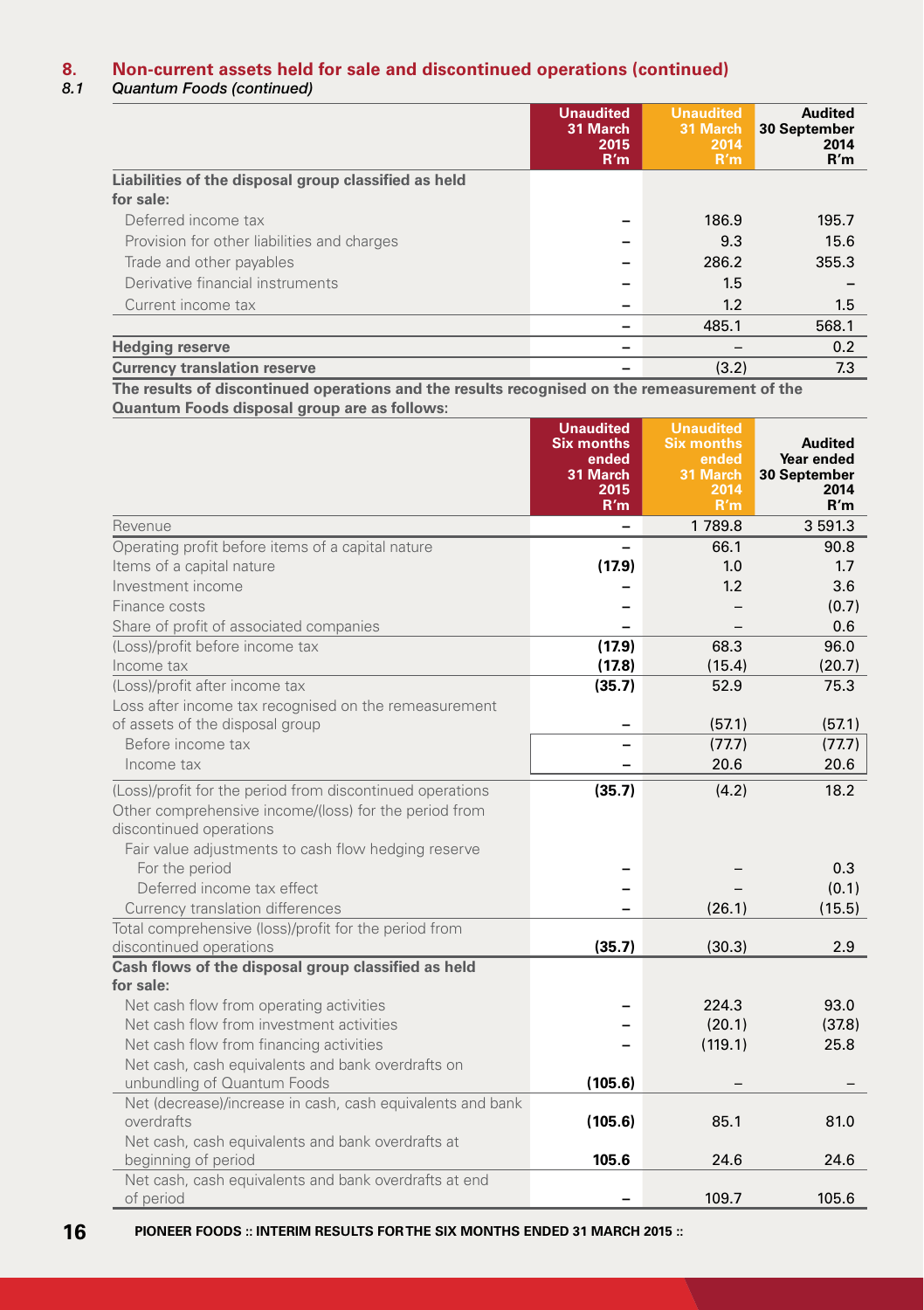# **8. Non-current assets held for sale and discontinued operations (continued)**

#### *8.2 Clayville biscuits plant*

Specific assets and liabilities related to the Clayville biscuits plant have been presented as an "asset held for sale" in terms of *IFRS 5 – Non-current Assets Held for Sale and Discontinued Operations* for the six months ended 31 March 2015 following the conclusion of an agreement to dispose of certain assets related to the biscuit plant to National Brands Ltd for a purchase consideration of approximately R65 million. Refer to note 5.2 for more information in this regard.

The assets and liabilities attributable to this disposal group are as follows:

|                                                                | <b>Unaudited</b><br>31 March<br>2015<br>R'm |
|----------------------------------------------------------------|---------------------------------------------|
| Assets of the disposal group classified as held for sale:      |                                             |
|                                                                |                                             |
| Property, plant and equipment                                  | 50.6                                        |
| Inventories                                                    | 2.2                                         |
|                                                                | 52.8                                        |
| Liabilities of the disposal group classified as held for sale: |                                             |
| Trade and other payables                                       | 1.6                                         |
|                                                                | 1.6                                         |

#### **9. Fair value measurement**

The information below analyses assets and liabilities that are carried at fair value at each reporting period, by level of hierarchy as required by IFRS 7 and IFRS 13.

|                                     |                                                                                                                       | Unaudited fair value measurements at<br>31 March 2015 using:           |                                                                 |  |
|-------------------------------------|-----------------------------------------------------------------------------------------------------------------------|------------------------------------------------------------------------|-----------------------------------------------------------------|--|
|                                     | <b>Quoted prices</b><br>in active<br>markets<br>for identical<br>assets and<br><b>liabilities</b><br>(Level 1)<br>R'm | <b>Significant</b><br>other<br>observable<br>input<br>(Level 2)<br>R'm | <b>Significant</b><br>unobservable<br>input<br>(Level 3)<br>R'm |  |
| Assets measured at fair value       |                                                                                                                       |                                                                        |                                                                 |  |
| Available-for-sale financial assets |                                                                                                                       |                                                                        |                                                                 |  |
| - Listed securities                 | 145.6                                                                                                                 |                                                                        |                                                                 |  |
| - Unlisted securities               |                                                                                                                       | 1.4                                                                    |                                                                 |  |
| Derivative financial instruments    |                                                                                                                       |                                                                        |                                                                 |  |
| - Foreign exchange contracts        |                                                                                                                       | 14.1                                                                   |                                                                 |  |
| <b>Biological assets</b>            |                                                                                                                       |                                                                        |                                                                 |  |
| - Vineyards                         |                                                                                                                       |                                                                        | 16.0                                                            |  |
| Liabilities measured at fair value  |                                                                                                                       |                                                                        |                                                                 |  |
| Derivative financial instruments    |                                                                                                                       |                                                                        |                                                                 |  |
| - Foreign exchange contracts        |                                                                                                                       | 17.5                                                                   |                                                                 |  |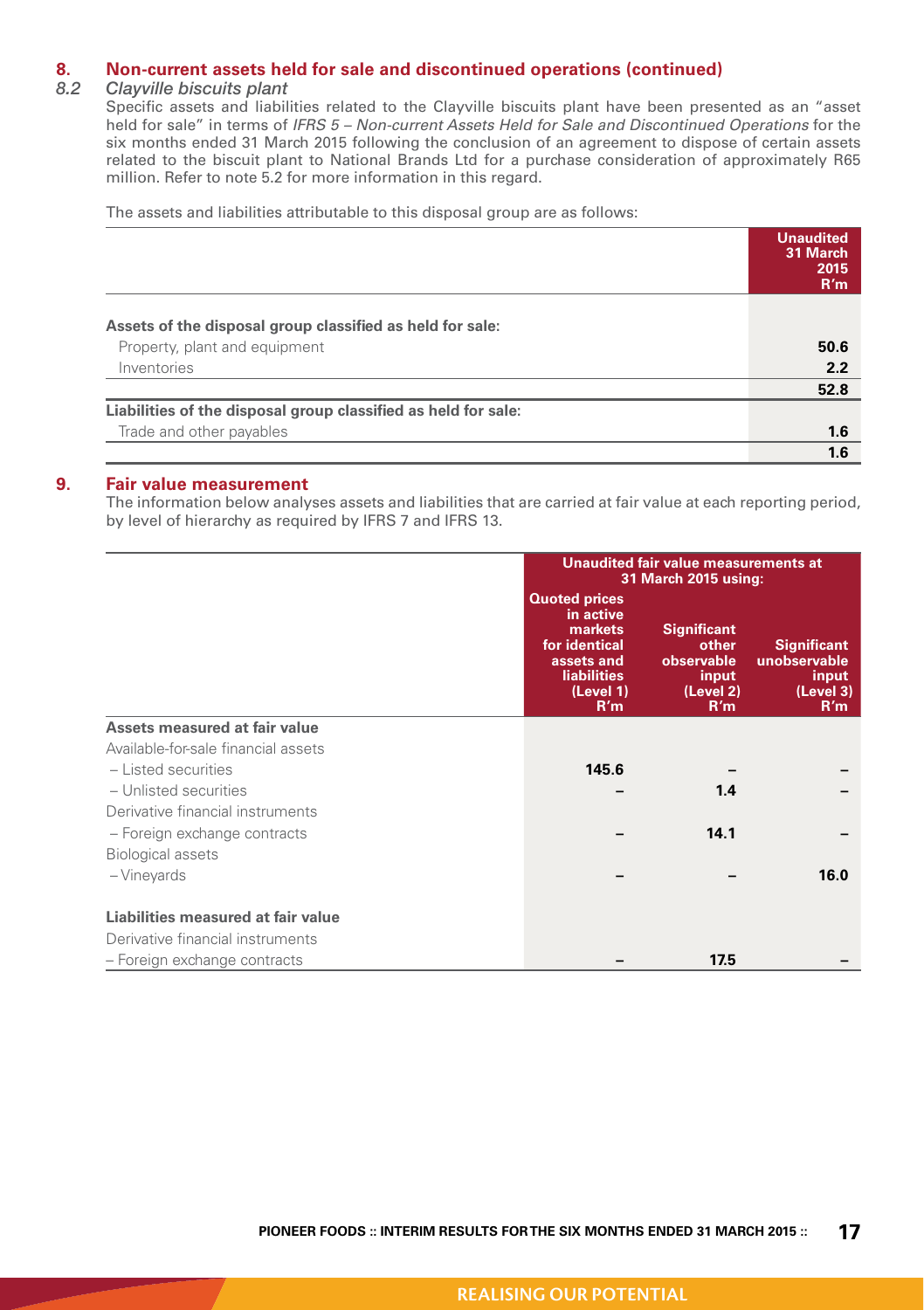### **9. Fair value measurement (continued)**

|                                                           | Unaudited fair value measurements at<br>31 March 2014 using:                                                          |                                                                        |                                                                 |
|-----------------------------------------------------------|-----------------------------------------------------------------------------------------------------------------------|------------------------------------------------------------------------|-----------------------------------------------------------------|
|                                                           | <b>Quoted prices</b><br>in active<br>markets<br>for identical<br>assets and<br><b>liabilities</b><br>(Level 1)<br>R'm | <b>Significant</b><br>other<br>observable<br>input<br>(Level 2)<br>R'm | <b>Significant</b><br>unobservable<br>input<br>(Level 3)<br>R'm |
| Assets measured at fair value                             |                                                                                                                       |                                                                        |                                                                 |
| Available-for-sale financial assets                       |                                                                                                                       |                                                                        |                                                                 |
| $-$ Listed securities                                     | 64.2                                                                                                                  |                                                                        |                                                                 |
| - Unlisted securities                                     |                                                                                                                       | 0.7                                                                    |                                                                 |
| Derivative financial instruments                          |                                                                                                                       |                                                                        |                                                                 |
| - Foreign exchange contracts                              |                                                                                                                       | 9.5                                                                    |                                                                 |
| <b>Biological assets</b>                                  |                                                                                                                       |                                                                        |                                                                 |
| - Vineyards                                               |                                                                                                                       |                                                                        | 16.0                                                            |
| Assets of disposal group classified as held for sale      |                                                                                                                       |                                                                        | 2 0 5 4 .0                                                      |
| Liabilities measured at fair value                        |                                                                                                                       |                                                                        |                                                                 |
| Derivative financial instruments                          |                                                                                                                       |                                                                        |                                                                 |
| - Foreign exchange contracts                              |                                                                                                                       | 7.6                                                                    |                                                                 |
| Liabilities of disposal group classified as held for sale |                                                                                                                       |                                                                        | 485.1                                                           |

|                                                           | Audited fair value measurements at<br>30 September 2014 using:                                                 |                                                                        |                                                                 |
|-----------------------------------------------------------|----------------------------------------------------------------------------------------------------------------|------------------------------------------------------------------------|-----------------------------------------------------------------|
|                                                           | <b>Quoted prices</b><br>in active<br>markets<br>for identical<br>assets and<br>liabilities<br>(Level 1)<br>R'm | <b>Significant</b><br>other<br>observable<br>input<br>(Level 2)<br>R'm | <b>Significant</b><br>unobservable<br>input<br>(Level 3)<br>R'm |
| Assets measured at fair value                             |                                                                                                                |                                                                        |                                                                 |
| Available-for-sale financial assets                       |                                                                                                                |                                                                        |                                                                 |
| - Listed securities                                       | 68.6                                                                                                           |                                                                        |                                                                 |
| - Unlisted securities                                     |                                                                                                                | 1.4                                                                    |                                                                 |
| Derivative financial instruments                          |                                                                                                                |                                                                        |                                                                 |
| - Foreign exchange contracts                              |                                                                                                                | 14.3                                                                   |                                                                 |
| - Embedded derivative                                     |                                                                                                                | 0.7                                                                    |                                                                 |
| <b>Biological assets</b>                                  |                                                                                                                |                                                                        |                                                                 |
| - Vineyards                                               |                                                                                                                |                                                                        | 16.0                                                            |
| Assets of disposal group classified as held for sale      |                                                                                                                |                                                                        | 2 066.8                                                         |
| Liabilities measured at fair value                        |                                                                                                                |                                                                        |                                                                 |
| Derivative financial instruments                          |                                                                                                                |                                                                        |                                                                 |
| - Foreign exchange contracts                              |                                                                                                                | 9.7                                                                    |                                                                 |
| Liabilities of disposal group classified as held for sale |                                                                                                                |                                                                        | 568.1                                                           |
| Dividend in specie - unbundling of Quantum Foods          |                                                                                                                |                                                                        | 1 242.2                                                         |

There have been no transfers between level one, two or three during the period, nor were there any significant changes to the valuation techniques and inputs used to determine fair values.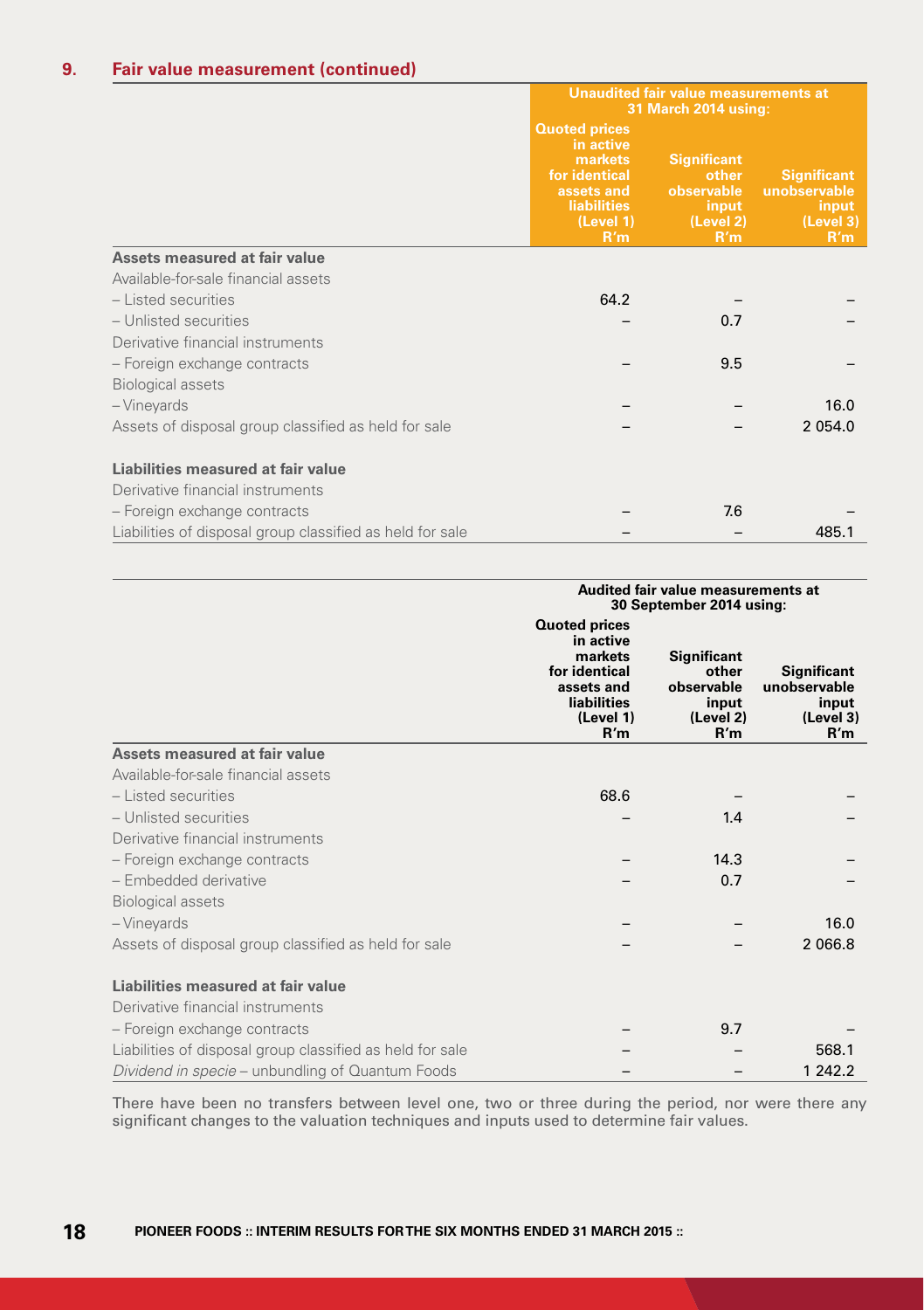#### **9. Fair value measurement (continued)**

#### *Financial assets and liabilities*

The fair values of financial instruments traded in active markets (such as publicly traded derivatives and available-for-sale securities) are based on quoted market prices at the reporting date. A market is regarded as active if quoted prices are readily and regularly available from an exchange, dealer, broker, industry group, pricing service, or regulatory agency, and those prices represent actual and regularly occurring market transactions on an arm's length basis. The quoted market price used for financial assets held by the Group is the current bid price. The appropriate quoted market price for financial liabilities is the current ask price. These instruments are included in level 1. Instruments included in level 1 comprise primarily JSE-listed equity investments classified as available-for-sale.

The fair values of financial instruments that are not traded in an active market are determined by using valuation techniques. These valuation techniques maximise the use of observable market data where it is available and rely as little as possible on entity-specific estimates. If all significant input required to fair value an instrument were observable, the instrument is included in level 2.

The Group uses a variety of methods that makes assumptions that are based on market conditions existing at the reporting date. Quoted market prices or dealer quotes for similar instruments are used for long-term debt instruments. Other techniques, such as estimated discounted cash flows, are used to determine the fair value for the remaining financial instruments. The fair value of foreign exchange contracts is determined using quoted forward exchange rates at the reporting date.

The carrying amounts of cash, trade and other receivables less provision for impairment, trade and other payables and short-term borrowings are assumed to approximate their fair values due to the short term until maturity of these assets and liabilities.

The fair value of financial liabilities for disclosure purposes is estimated by discounting the future contractual cash flows at the current market interest rate that is available to the Group for similar financial instruments. The fair values of long-term investments and long-term borrowings are not materially different from the carrying amounts.

#### *Biological assets*

The fair value of vineyards is calculated as the future expected net cash flows from the asset, discounted at a current market-determined rate, over the remaining useful lives of the vineyards.

#### *Assets and liabilities of disposal group classified as held for sale*

The assets and liabilities related to the Quantum Foods segment have been presented as an "asset held for sale" and as "discontinued operations" in terms of *IFRS 5 – Non-current Assets Held for Sale and Discontinued Operations* for the year ended 30 September 2014 and for the six months ended 31 March 2014. Refer to note 8 for further detail.

In terms of IFRS 5, an entity shall measure a non-current disposal group classified as held for sale at the lower of its carrying amount and fair value less costs to sell. The fair value less costs to sell was determined using the average results of an income valuation approach and different scenarios for a market valuation approach.

In terms of the income approach, the discounted cash flow method is used to determine the present value of projected future cash flows for a cash-generating unit ("CGU") using a rate of return that is commensurate with the risk associated with the business and the time value of money. This approach requires assumptions about revenue growth rates, operating margins, tax rates and discount rates. The assumptions regarding growth are based on the CGUs' internal forecasts for revenue, operating margins and cash flows for a period of five years and by application of a perpetual long-term growth rate thereafter. Past experience, economic trends as well as market and industry trends were taken into consideration. The discount rate used to arrive at the present value of future cash flows represents the weighted average cost of capital ("WACC") for comparable companies operating in similar industries as the applicable CGU, based on publicly available information. The WACC is an estimate of the overall required rate of return on an investment for both debt and equity owners. Its determination requires separate analysis of the cost of equity and debt and considers a risk premium based on an assessment of risks related to the projected cash flows of the CGU.

The South African businesses consist of a number of CGUs. Bokomo Uganda (Pty) Ltd and Quantum Foods Zambia Ltd are two separate CGUs. The market approach assumes that companies operating in the same industry will share similar characteristics and that company values will correlate to these characteristics. The publicly available financial information of similar listed entities have been used to estimate two scenarios of fair value based on EBITDA multiples of these benchmark entities.

#### **PIONEER FOODS :: INTERIM RESULTS FOR THE SIX MONTHS ENDED 31 MARCH 2015 :: 19**

### **REALISING OUR POTENTIAL**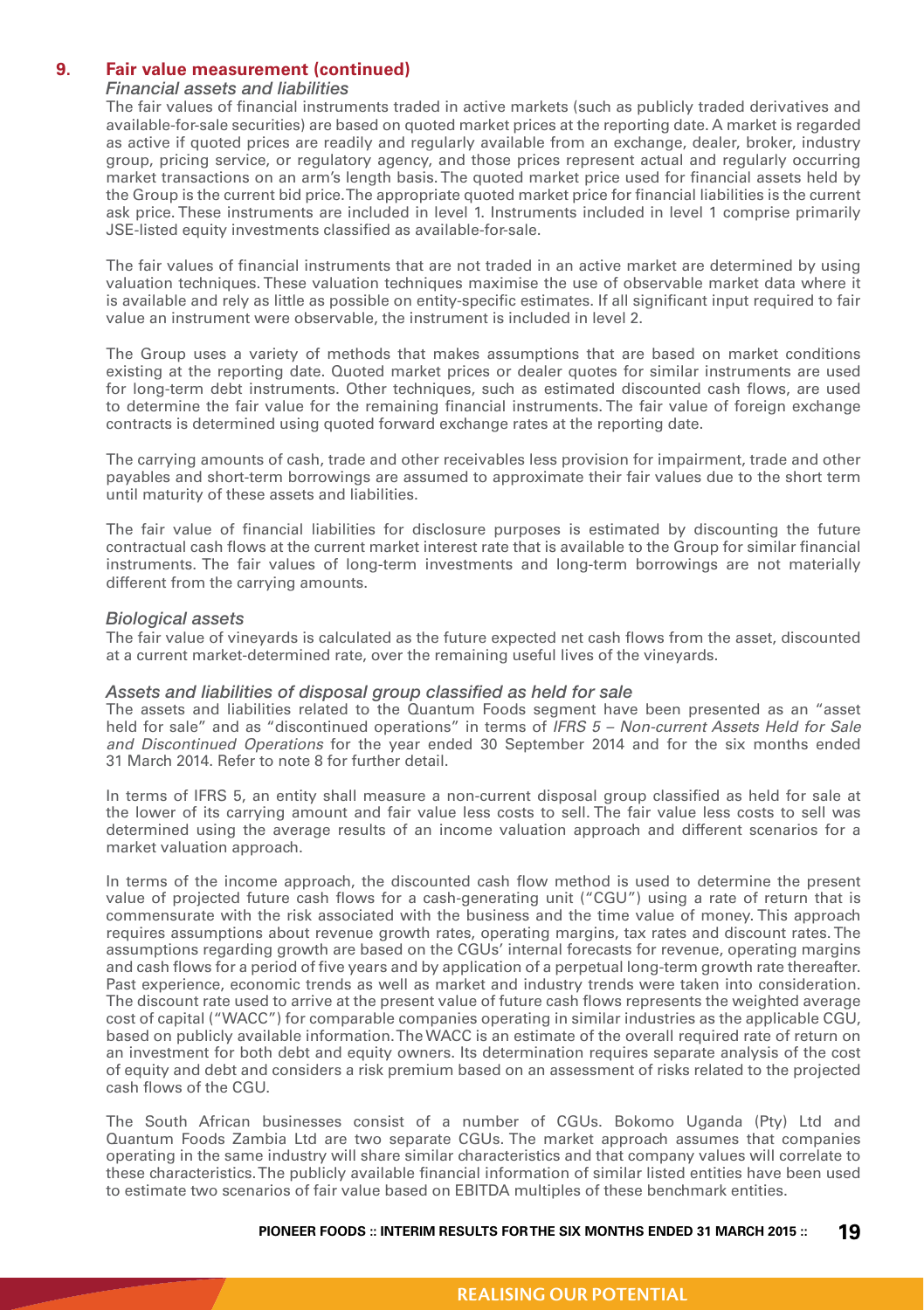#### **9. Fair value measurement (continued)**

The key assumptions used in performing the impairment tests, by CGU, were as follows: *Assets and liabilities of disposal group classified as held for sale (continued)*

|                      | 30 September | 31 March |
|----------------------|--------------|----------|
| <b>Discount rate</b> | 2014         | 2014     |
| South Africa         | 17.4%        | 17.0%    |
| Uganda               | 27.1%        | 28.6%    |
| Zambia               | 25.1%        | 23.1%    |

#### **Perpetual growth rate**

| South Africa | 5.5% | 5.5% |
|--------------|------|------|
| Uganda       | 5.5% | 5.5% |
| Zambia       | 6.5% | 6.5% |
|              |      |      |

| Income tax rate |          |          |
|-----------------|----------|----------|
| South Africa    | 28.0%    | 28.0%    |
| Uganda          | $30.0\%$ | $30.0\%$ |
| Zambia          | 12.5%    | 12.5%    |

#### **10. Business combination**

During the period under review, the following business was acquired and all assets and liabilities relating to the acquisition have been accounted for on an acquisition basis:

|                                                            | <b>Unaudited</b><br>31 March<br>2015 |
|------------------------------------------------------------|--------------------------------------|
| Food Concepts Pioneer Ltd - 50.1% (Nigeria - 1 March 2015) |                                      |
| Purchase consideration – settled in cash (R'm)             | 81.3                                 |

#### *Reason for acquisition*

To create an in-market presence for Pioneer Foods in Nigeria via a low-risk entry strategy.

#### *Reason for goodwill recognised on acquisition*

Pioneer Foods expects to leverage the business's existing infrastructure as a lower risk, route-to-market opportunity to expand its range of products in the Nigerian market. Goodwill arising on this acquisition is therefore attributable to future benefits expected from this venture.

The assets and liabilities acquired of this business can be summarised as follows:

|                                                | <b>Carrying</b><br>value<br>R'm | Fair<br>value<br>R'm |
|------------------------------------------------|---------------------------------|----------------------|
| Property, plant and equipment                  | 79.6                            | 79.6                 |
| Intangible assets                              |                                 | 22.6                 |
| Goodwill                                       |                                 | 31.1                 |
| Inventories                                    | 1.3                             | 1.3                  |
| Trade receivables                              | 5.1                             | 5.1                  |
| Cash and cash equivalents                      | 79.8                            | 79.8                 |
| Trade and other payables                       | (28.3)                          | (28.3)               |
| Other current liabilities                      | (9.5)                           | (9.5)                |
| <b>Borrowings</b>                              | (45.3)                          | (45.3)               |
| Deferred income tax                            | 1.6                             | (5.2)                |
| Total                                          | 84.3                            | 131.2                |
| Less: Non-controlling interest                 |                                 | (49.9)               |
| Purchase consideration – settled in cash (R'm) |                                 | 81.3                 |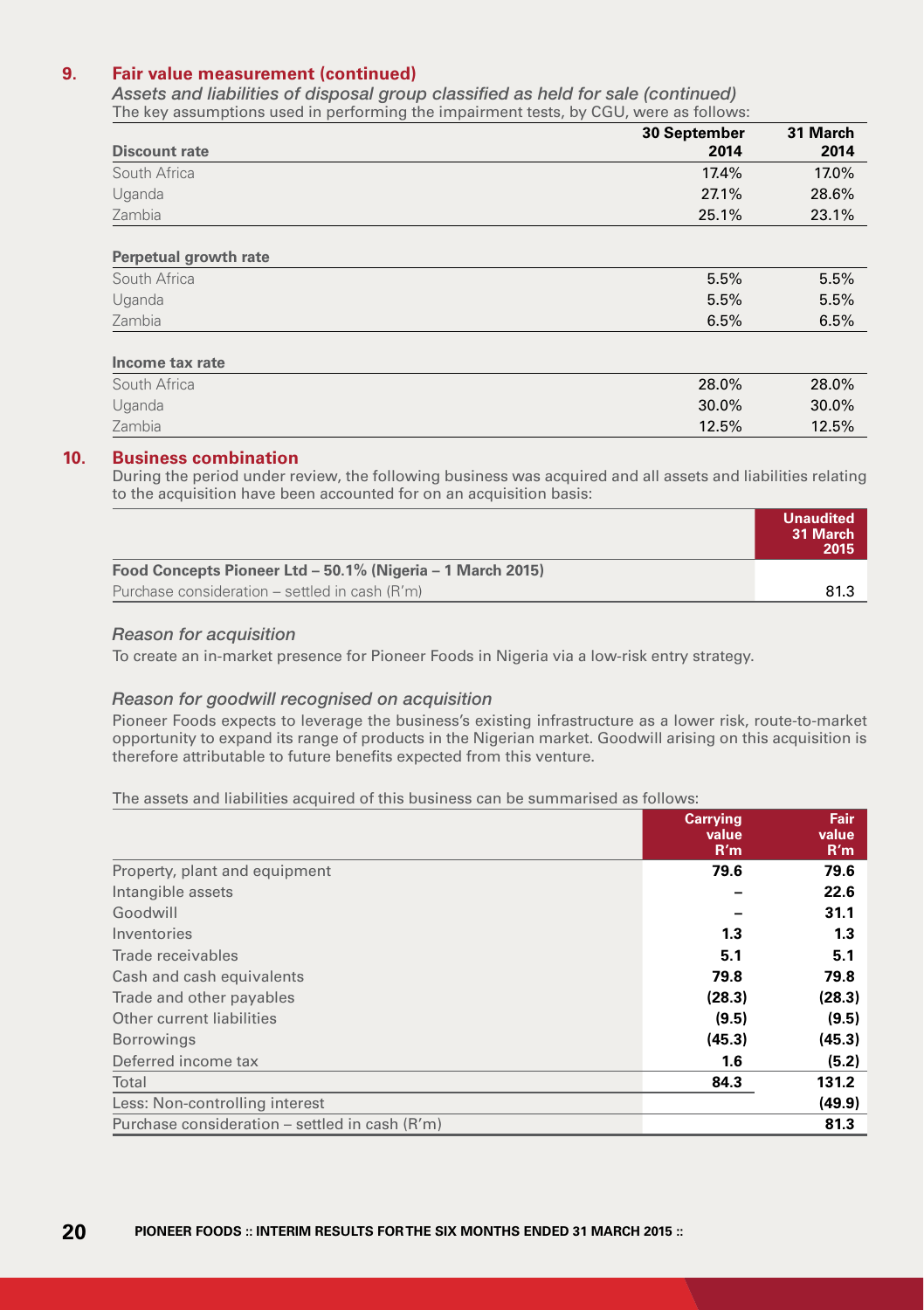#### **10. Business combination (continued)**

At 31 March 2015, the fair values of the acquired assets, liabilities and goodwill for this business have been determined on a provisional basis as this business was acquired in close proximity to the reporting date, pending finalisation of the post-acquisition review of the fair values of the acquired net assets.

| The contribution of this business since acquisition (R'm):                                                        |      |
|-------------------------------------------------------------------------------------------------------------------|------|
| Revenue                                                                                                           | 4.2  |
| Operating loss before finance cost and income tax                                                                 | 0.8  |
| The pro forma contribution of this business assuming the acquisition was at the<br>beginning of the period (R'm): |      |
| Revenue                                                                                                           | 25.2 |
| Operating loss before finance cost and income tax                                                                 | 4.8  |

**R'm**

#### **11. Restatement of segment information for comparative periods**

Segment revenue and segment results were restated to:

- Reflect the operations of all exports, other than to BLNS countries, as well as all the operations of foreign operations to a new segment, International; and
- Allocate all corporate results to the operating segments, except for the B-BBEE Phase I share-based payment charge, the results of the ultimate holding company and the insurance captive legal entity, BEE socio-economic and enterprise development costs and group legal costs.

|                                                      | <b>Unaudited</b><br><b>Six months</b><br>ended<br>31 March<br>2014<br>R'm | Audited<br>Year ended<br>30 September<br>2014<br>R'm |
|------------------------------------------------------|---------------------------------------------------------------------------|------------------------------------------------------|
| (Decrease)/increase in revenue                       |                                                                           |                                                      |
| <b>Essential Foods</b>                               | (148.9)                                                                   | (275.6)                                              |
| Groceries: Cereals and other (formerly Bokomo Foods) | (652.7)                                                                   | (1, 366.5)                                           |
| Groceries: Beverages (formerly Ceres Beverages)      | (421.9)                                                                   | (929.5)                                              |
| International                                        | 1 0 9 8 . 0                                                               | 2 2 7 3 . 6                                          |
| Internal revenue reallocated to segments             | 125.5                                                                     | 298.0                                                |
| <b>Total</b>                                         |                                                                           |                                                      |

#### **(Decrease)/increase in operating profit before items of a capital nature**

| Essential Foods                                      | (49.4)  | (99.4)  |
|------------------------------------------------------|---------|---------|
| Groceries: Cereals and other (formerly Bokomo Foods) | (98.9)  | (186.0) |
| Groceries: Beverages (formerly Ceres Beverages)      | (105.2) | (204.0) |
| International                                        | 185.1   | 363.4   |
| Other                                                | 68.4    | 126.0   |
| <b>Total</b>                                         |         |         |

#### **12. Preparation of financial statements**

These unaudited condensed consolidated interim financial statements have been prepared under the supervision of CJ Hess, CA(SA), Group financial director.

#### **13. Audit**

These results have not been audited or reviewed by the external auditors.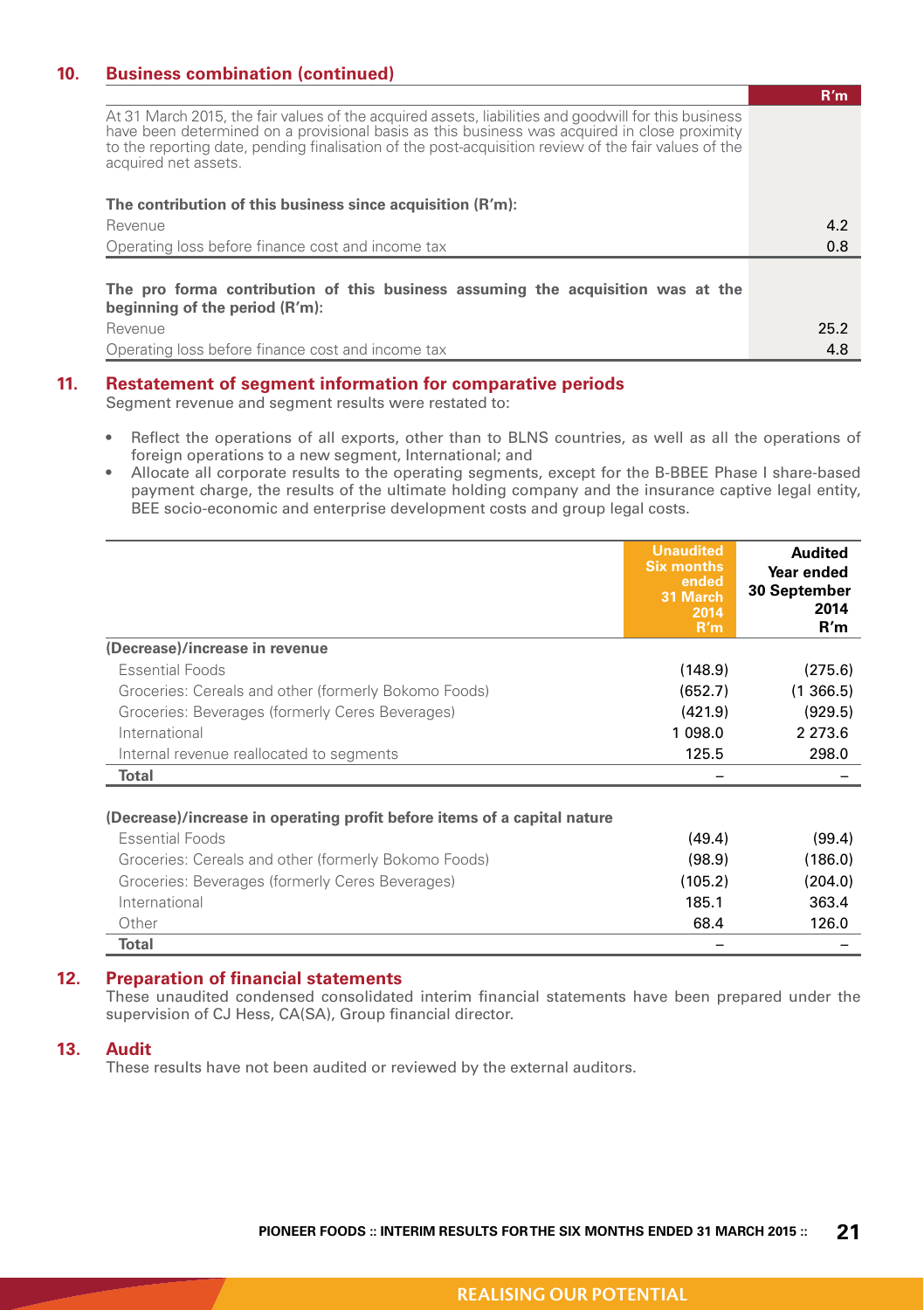### **Directors**

G Pretorius, LP Retief, AH Sangqu (\* Executive)<br>. ZL Combi (Chairman), PM Roux (CEO)\*, CJ Hess\*, N Celliers, MM du Toit, Prof ASM Karaan, NS Mjoli-Mncube,

#### **Company secretary**

J Jacobs E-mail: Jay-Ann.Jacobs@pioneerfoods.co.za

#### **Registered address**

Glacier Place, 1 Sportica Crescent, Tyger Valley, 7530, South Africa Tel: 021 974 4000 Fax: 086 407 0044 E-mail: info@pioneerfoods.co.za

#### **Transfer secretaries**

Computershare Investor Services (Pty) Ltd, PO Box 61051, Marshalltown, 2107, South Africa Tel: 011 370 5000 Fax: 011 688 5209

#### **Sponsor**

PSG Capital (Pty) Ltd, PO Box 7403, Stellenbosch, 7599, South Africa Tel: 021 887 9602 Fax: 021 887 9624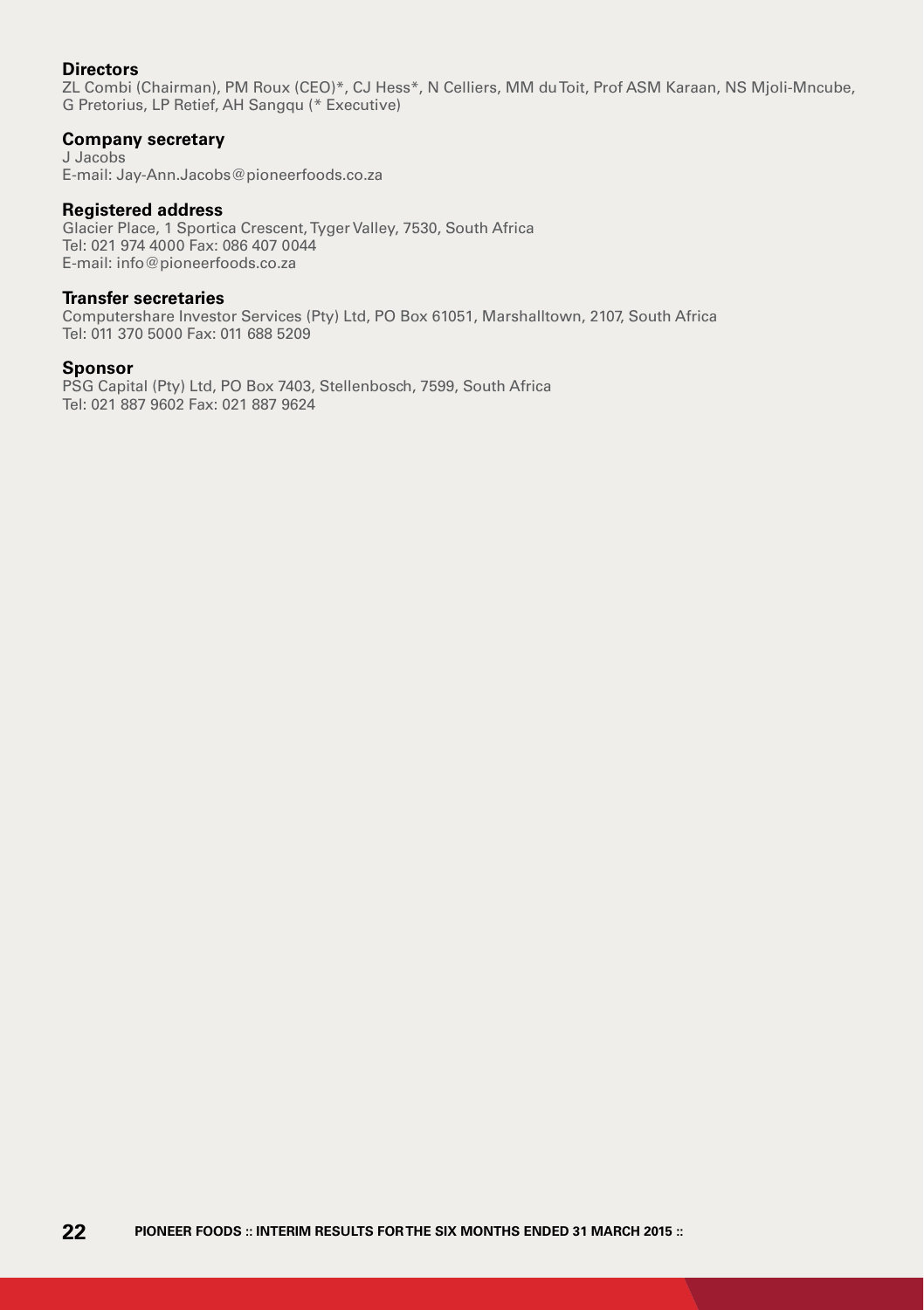**REALISING OUR POTENTIAL**